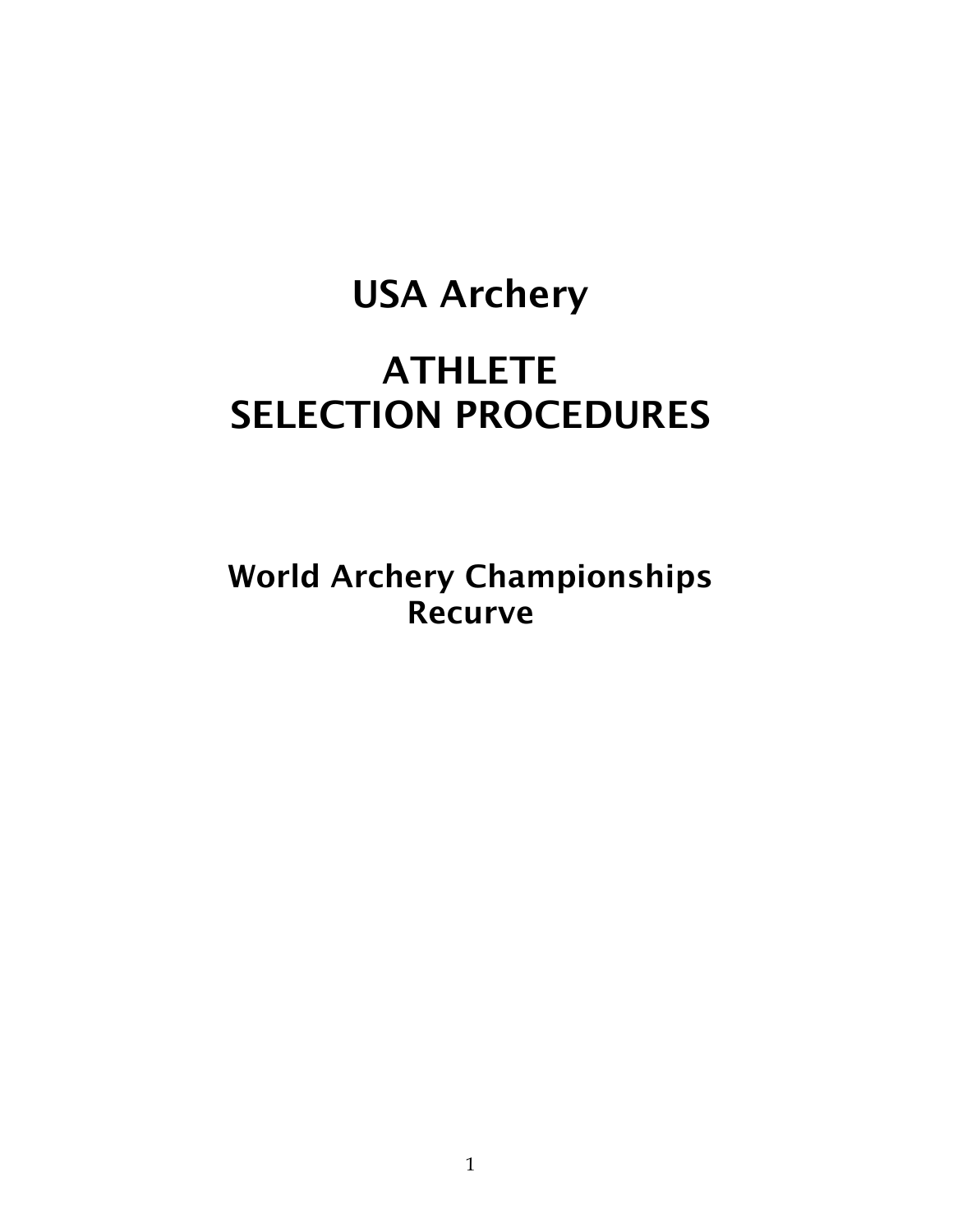# **USA** Archery **ATHLETE SELECTION PROCEDURES World Archery Championships Recurve Last Updated: December 12, 2017**

## **1. SELECTION SYSTEM**

- 1. Provide the minimum eligibility requirements for an athlete to be considered for selection to the Team:
	- 1.1. Nationality/Passport requirements:
		- 1.1.1. To be eligible to participate as a member of a National Team in International Events, an athlete shall have a valid passport from the country of which he is a National Team Member and shall not have represented any other Member Association as a National Team Member for at least one year before the date of the competition.
		- 1.1.2. If an athlete wants to compete for a National Team other than the one for which he holds a valid passport, he shall have resided in the new country for at least one year before the date of the competition and shall have the written permission of the Member Association, if any, of the country from which he has a valid passport.
		- 1.1.3. An athlete who has changed his nationality, or acquired a new nationality, may not represent the National Team of his new Member Association until one year after such a change or acquisition.
		- 1.1.4. An athlete who has a valid passport of two or more countries at the same time may represent either of them, as he chooses. He shall, however, meet the conditions laid down in 1.1.1.-3. above.
		- 1.1.5. Athletes are not eligible to compete in World Archery events if they do not meet the requirements laid down above.

## 1.2. Other requirements (if any):

- 1.2.1. Athletes must have successfully completed all Trials Registration requirements by stated deadline.
- 1.2.2. Athletes must be members in good standing with USA Archery.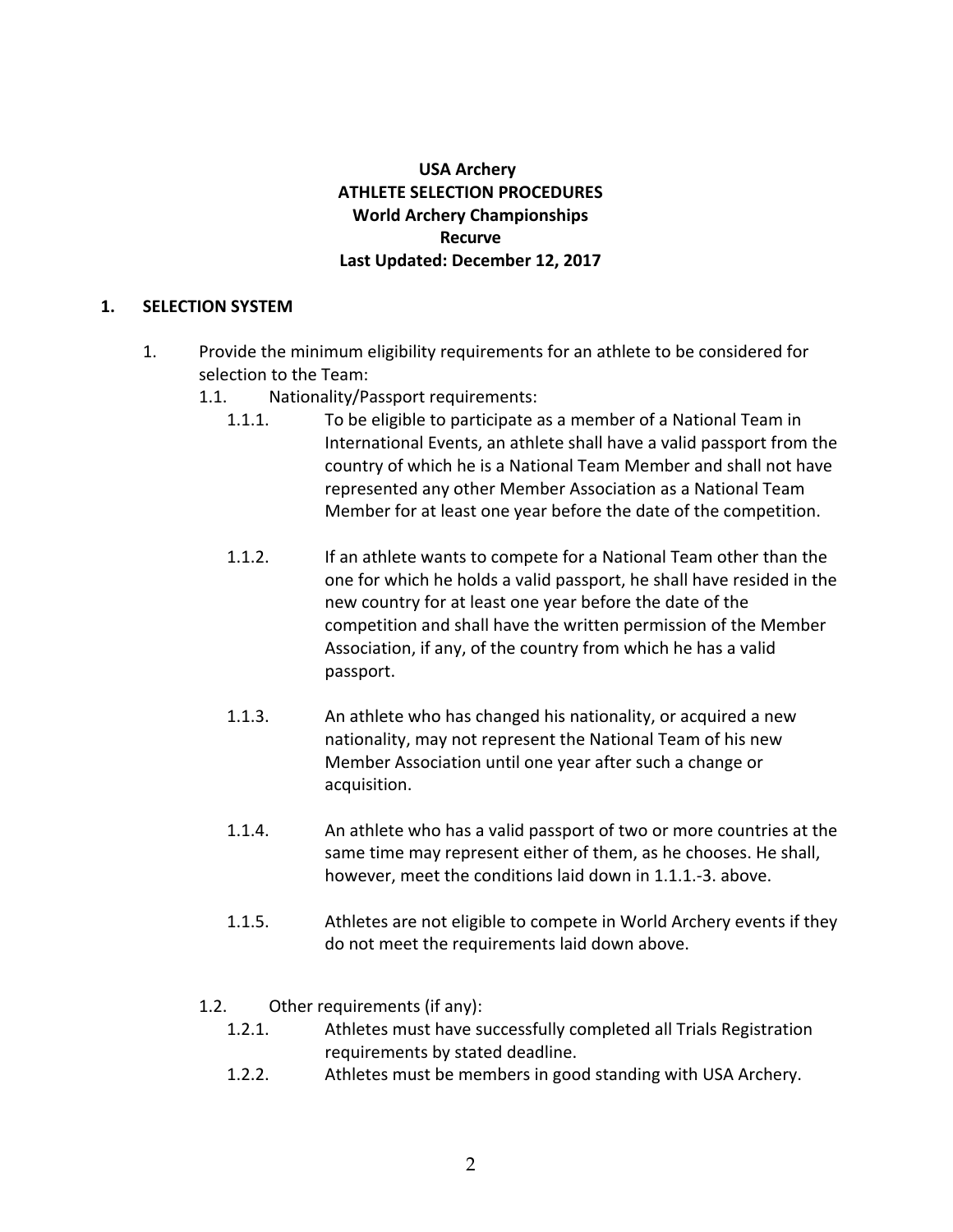- 2. Tryout Events:
	- 2.1. Provide the event names, dates and locations of all trials, events and camps to be used as part of the selection process.

Athletes must compete in the World Championships U.S. Team Trials (See Attachment A).

2.2. Provide event names, dates, locations and description of how athletes qualify for the trials, events and camps listed above in 1.2.1. (if any).

> The trials will be an open event and athletes will need to meet all necessary registration requirements and deadlines for the selection event, as well as complete all other required forms, including the intent to compete form, prior to the start of competition.

3. Provide a comprehensive, step-by-step description of the method that explains how athletes will go through the selection process (include maximum Team size).

The trials process is defined in Attachment A.

# **2. REMOVAL OF ATHLETES**

- 2.1. An athlete who is to be nominated to the Team by USA Archery may be removed as a nominee for any of the following reasons, as determined by USA Archery:
	- 2.1.1. Voluntary withdrawal. Athlete must submit a written letter to USA Archery's CEO.
	- 2.1.2. Injury or illness as certified by a physician (or medical staff) approved by USA Archery. If an athlete refuses verification of his/her illness or injury by a physician (or medical staff) approved by USA Archery, his/her injury will be assumed to be disabling and he/she may be removed.
	- 2.1.3. Violation of the USA Archery Code of Conduct (See 6.1).
	- 2.1.3.1. An athlete who is removed from the Team pursuant to this provision has the right to a hearing per USA Archery's Bylaws (USA Archery Bylaws, Section 4.1) and the USOC's Bylaws, Section 9.
		- 2.1.4. If for any reason, USA Archery believes that it may not be safe for athletes or other coaches to have this individual on the team between the time of appointment and the event, USA Archery retains the right to remove the athlete.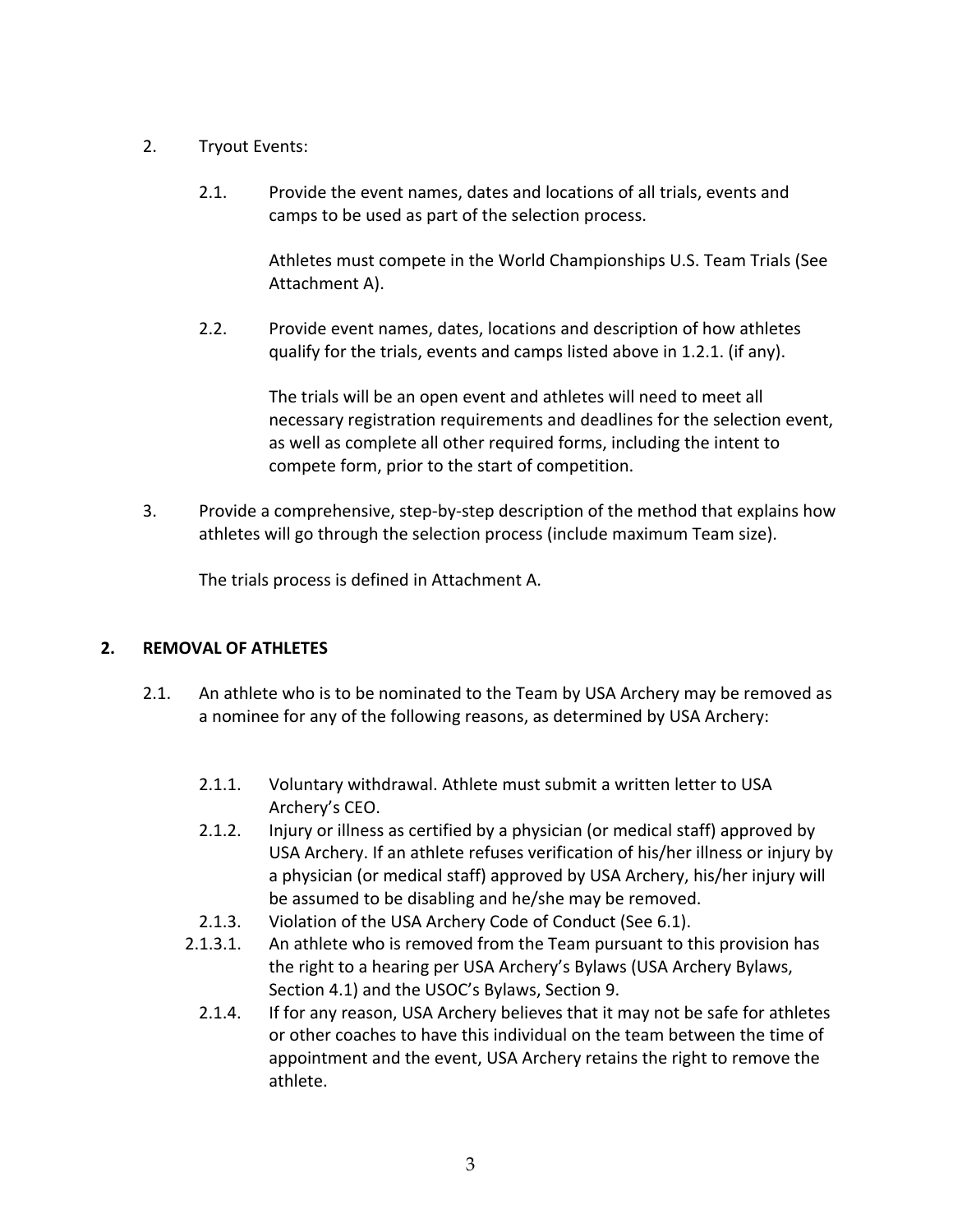2.2. An athlete may be removed as a nominee to the Team or from the Team for an adjudicated violation of IOC, PASO, IPC, WADA, IF, USADA and/or USOC anti-doping protocol, policies and procedures, as applicable.

# **3. REPLACEMENT OF ATHLETES**

- 3.1. Describe the selection and approval process for determining replacement athlete(s) should a vacancy occur:
	- 3.1.1. Prior to submission of Entries by Name to the Local Organizing Committee, including any applicable group or committee:

Replacement athletes will be determined through the trials process described in Attachment A.

3.1.2. After submission of Entries by Name to the Local Organizing Committee, including any applicable group or committee:

> Replacement athletes will be determined through the trials process described in Attachment A.

## **4. SUPPORTING DOCUMENTS**

USA Archery will retain the approved selection procedures and all supporting documents, including data from the selection process for six months past the date of the World Archery Championships.

# **5. REQUIRED DOCUMENTS**

The following documents are required to be signed by an athlete as a condition of nomination to the World Archery Championships and are included as attachments:

- 1. CODE OF CONDUCT The USA Archery Code of Conduct can be found at https://www.teamusa.org/usa-archery/about-usa-archery/forms-and-policies
- 2. WAIVER AND RELEASE The USA Archery Waiver and Release form can be found at https://www.teamusa.org/usa-archery/about-usa-archery/forms-and-policies
- 3. INTENT TO COMPETE FORM The USA Archery Intent to Compete form can be found at http://www.usarchery.org

# **6. PUBLICITY/DISTRIBUTION OF PROCEDURES**

The approved Selection Procedures (complete and unaltered) will be posted/published by USA Archery in the following locations: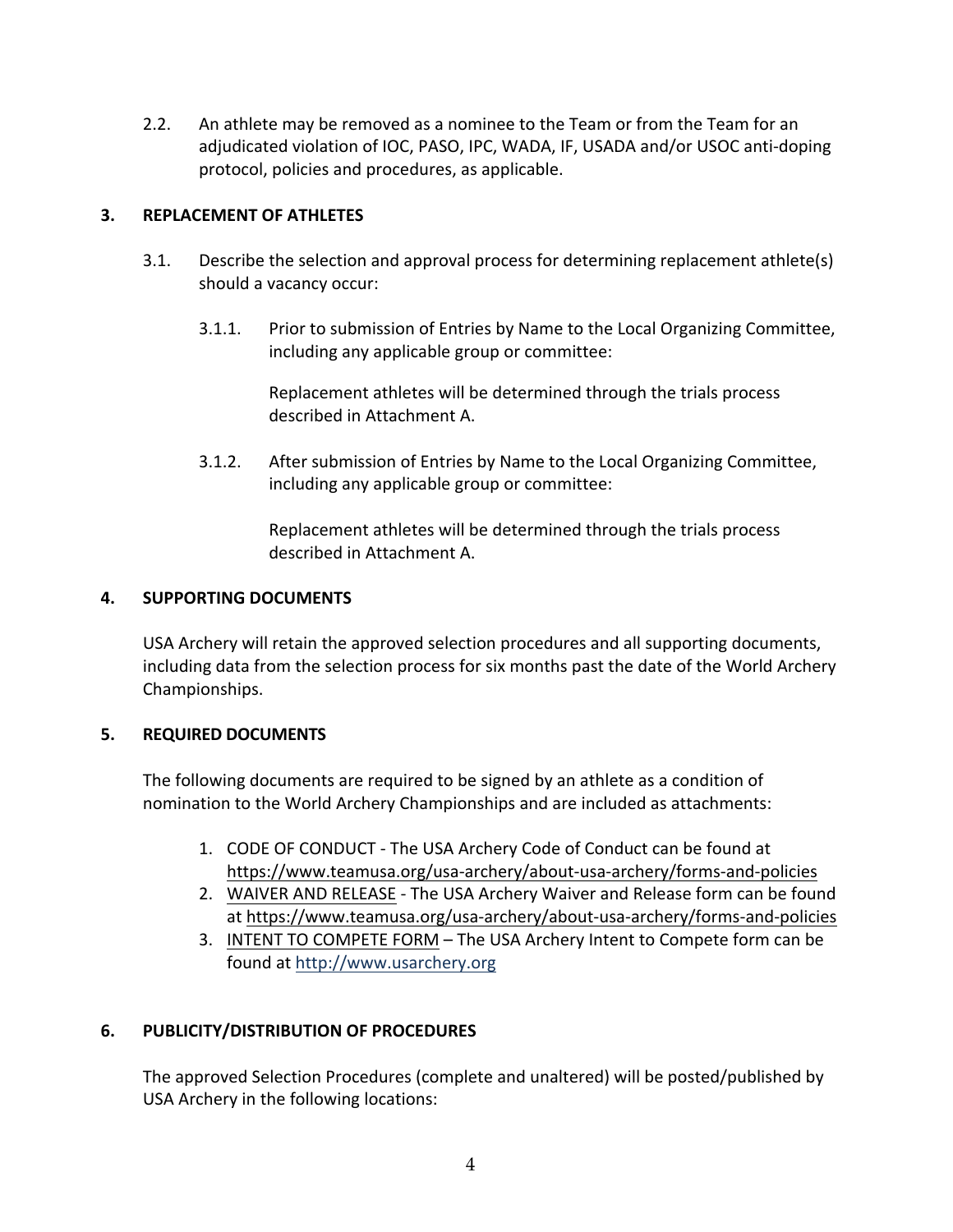## 6.1. USA Archery's Website:

These procedures will be posted at www.usarchery.org.

# **7. MANDATORY TRAINING AND/OR COMPETITION**

Specify the location, schedule and duration of mandatory training and/or competition:

• World Championships Team Camp - TBD, date and location to be announced at least 30 days prior to the camp.

# **8. ANTI-DOPING REQUIREMENTS**

Athletes must adhere to all IOC, IPC, PASO, WADA, IF, USADA and USOC anti-doping protocols, policies and procedures, as applicable. This includes participation in Out-of-Competition Testing as required by the IOC, IPC, PASO, WADA, IF, USADA and USOC Rules, as applicable.

# **9. DEVELOPMENT OF SELECTION PROCEDURES**

The following committee/group was responsible for creating these Selection Procedures:

USA Archery National Head Coach, KiSik Lee USA Archery Women's Head Coach, Songi Woo USA Archery CEO, Rod Menzer USA Archery Director of Program Development, Mary Emmons USA Archery Education and Training Manager, Guy Krueger USA Archery Recurve Athlete Rep, Brady Ellison USA Archery Compound Athlete Rep, Reo Wilde

# **10. NGB/HPMO BYLAWS AND GRIEVANCE PROCEDURES**

The USA Archery's Bylaws and Grievance Procedures can be found at: https://www.teamusa.org/USA-Archery/About-USA-Archery/USA-Archery-Governance

## **11. INTERNATIONAL DISCLAIMER**

These procedures are based on IOC, IPC, PASO, as applicable, and/or World Archery rules and regulations as presently known and understood. Any change in the selection procedures caused by a change in IOC, IPC, PASO, as applicable, and/or World Archery rules and regulations will be distributed to the affected athletes immediately. The selection criteria are based on the latest information available to USA Archery. However, the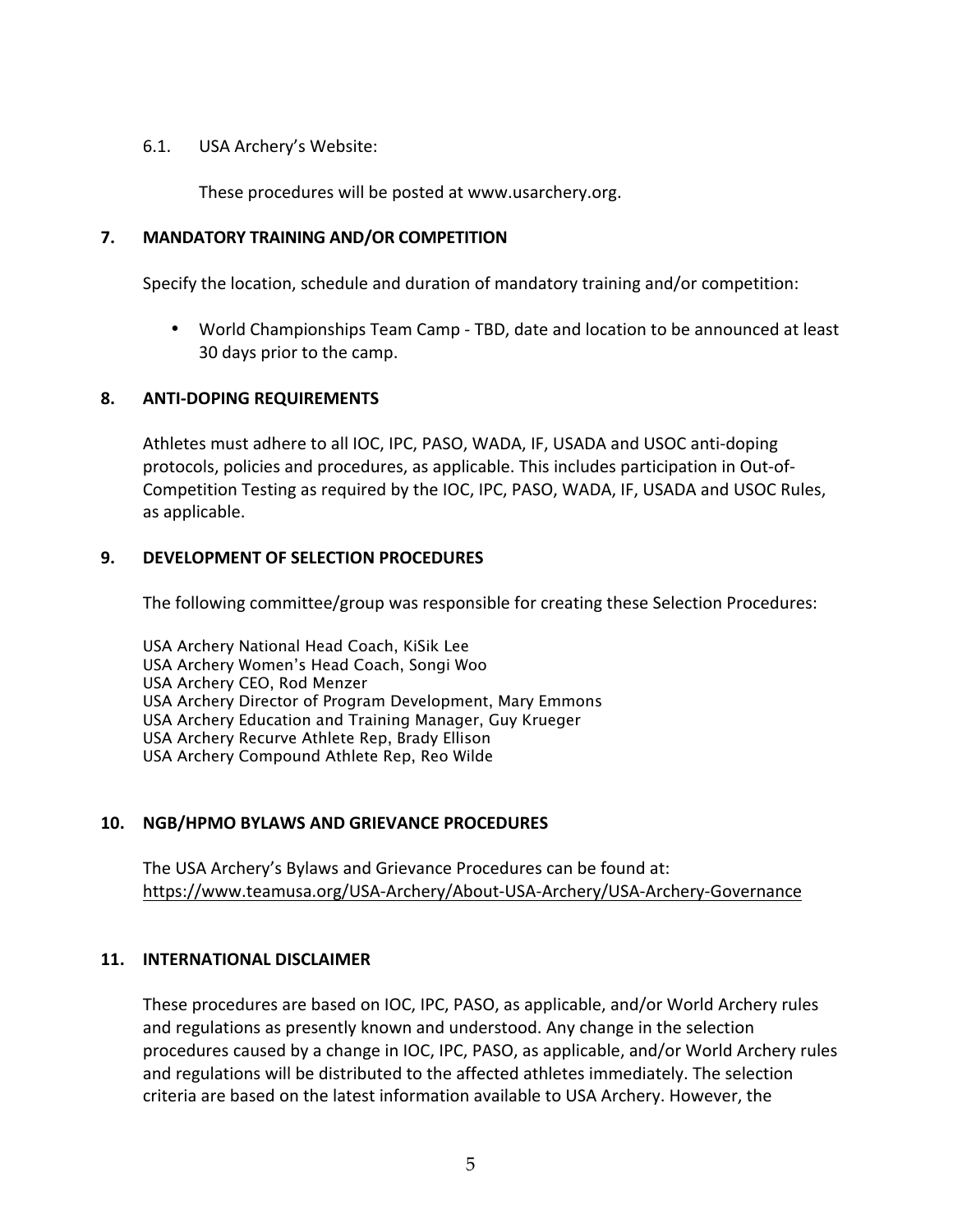selections are always subject to unforeseen, intervening circumstances, and realistically may not have accounted for every possible contingency.

If any force of nature, or force majeure, should cause the altercation or cancellation of any of the selection events listed in this document, these selection procedures will be revised and approved by the USA Archery Board of Directors.

# 12. **ATHLETE OMBUDSMAN**

Athletes who have questions regarding their opportunity to compete that are not answered by USA Archery may contact the USOC Athlete Ombudsman, Kacie Wallace, by:

- Telephone at (719) 866-5000
- Email at Kacie.wallace@usoc.org
- http://www.teamusa.org/Athlete-Resources/Athlete-Ombudsman

# 13. **NGB/HPMO SIGNATURES**

**I certify that I have read and understand the standards/criteria set by our IF and/or CF (PAG/PPAG only) and incorporated those standards/criteria into our Selection Procedures. I further certify that the information provided herein regarding Athlete Selection Procedures represents the method approved by USA Archery.**

| <b>Position</b>                                             | <b>Print Name</b>    | <b>Signature</b> | Date     |
|-------------------------------------------------------------|----------------------|------------------|----------|
| NGB/HPMO President or<br><b>CEO/Executive Director</b>      | Rod Menzer           | Row Marger       | 12/18/18 |
| Nat. Team Coach, Head<br>Coach, or<br>Nat. Program Director | Mary Emmons          | Mary Emmons      | 12/18/17 |
| <b>USOC Athletes' Advisory</b><br>Council Representative*   | <b>Brady Ellison</b> | /Jay fi Misso    | 1/10/18  |

\* If the USOC AAC Representative has delegated authority to the Alternate AAC Representative to sign the Selection Procedures, attach a letter from the AAC Representative indicating the reason he/she has delegated authority.

\* Signature by the Athlete Representative constitutes that he/she has read and understands the Selection Procedures. If the Athlete Representative reads and does not agree with the Athlete Selection Procedures being submitted by the NGB/HPMO, he/she may submit those reasons in writing to his/her Sport Performance Team.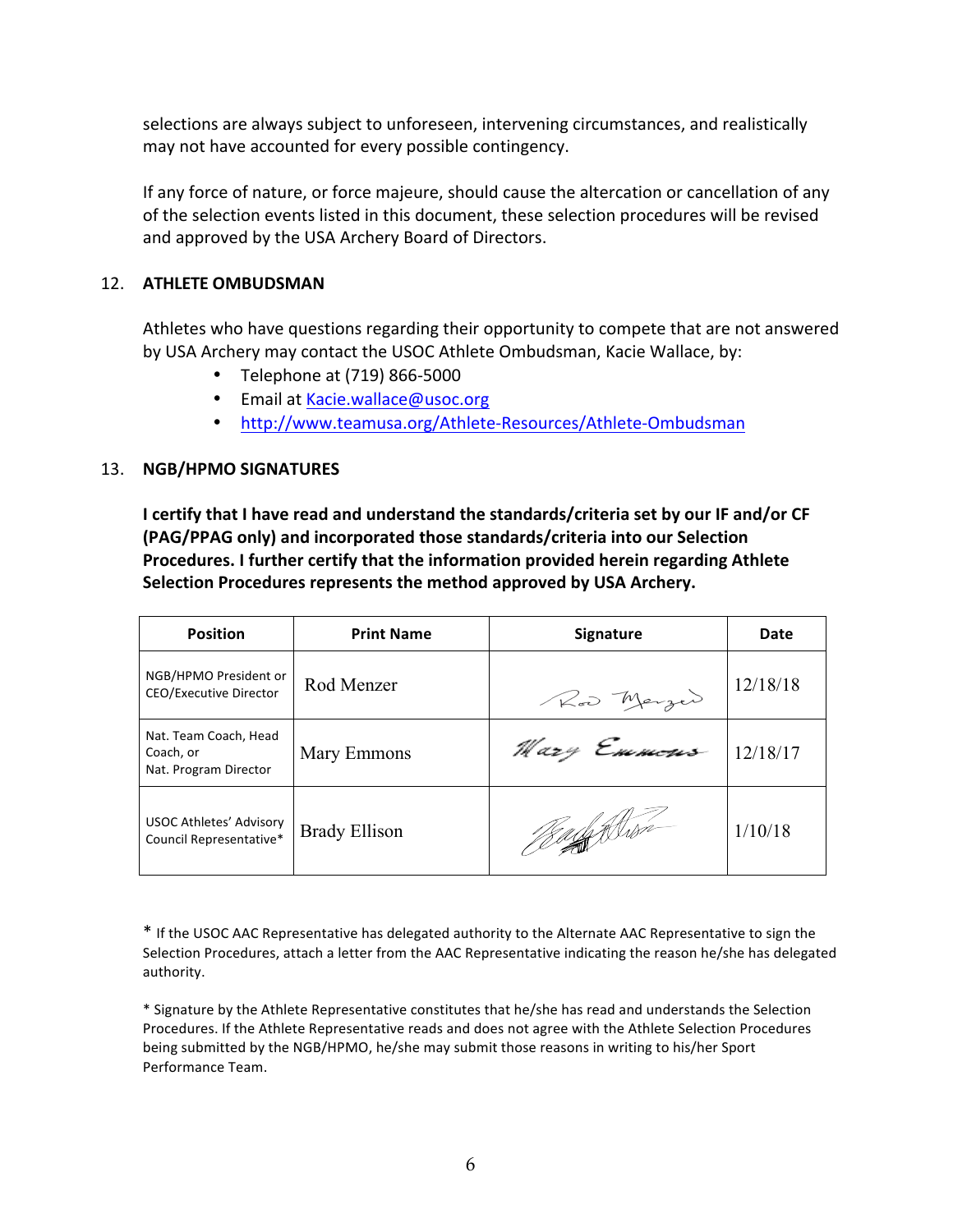\* If, for some reason, a sport does not have an elected USOC AAC Representative, the NGB/HPMO must designate an athlete from that sport to review and sign the Selection Procedures.

# **ATTACHMENT A**

# **World Archery Championships U.S. Team Trials – Archery Recurve Trials Event Schedule**

# \* EVENT SCHEDULE SUBJECT TO CHANGE

World Archery Championships U.S. Team Trials – Recurve

## **Event 1 - 2018 National Target Championships – Date and Location will be announced at least 45 days prior to the event**

- 72 Arrow Qualification Round #1
- 72 Arrow Qualification Round #2

## Event 2 - 2018 Buckeye Classic - Date and Location will be announced at least 45 days prior to **the event**

• 72 Arrow Qualification Round #3

#### **Cut to Top 16 Archers**

## Event 3 - 1 week Prior to Arizona Cup - Date and Location will be announced at least 45 days **prior to the event**

- 72 Arrow Qualification Round #4 and #5
- 15 Round Robin Matches

#### **Cut to Top 8 Archers Per Gender, then;**

- 14 Total 1-Arrow Shoot-off Round Robin Matches
- 72 Arrow Qualification Round #6
- 7 Round Robin Matches
- 72 Arrow Team Round Simulations
- 72 Arrow Team Round Simulations
- 7 Round Robin Matches

Note: Archers must compete in all rounds of the World Archery Championships U.S. Team Trials event to be eligible for team selection. The Trials event may be a stand- alone event or combined with other events. In the event that the selection is combined with another event, any Elimination Round will not be counted within the selection procedures.

#### **Recurve Procedures**

#### **1. Selection Event 1 – U.S. Team Trials for Recurve**

1.1 EVENT 1 - 2018 NATIONAL TARGET CHAMPIONSHIPS - TWO 72 ARROW QUALIFICATION ROUNDS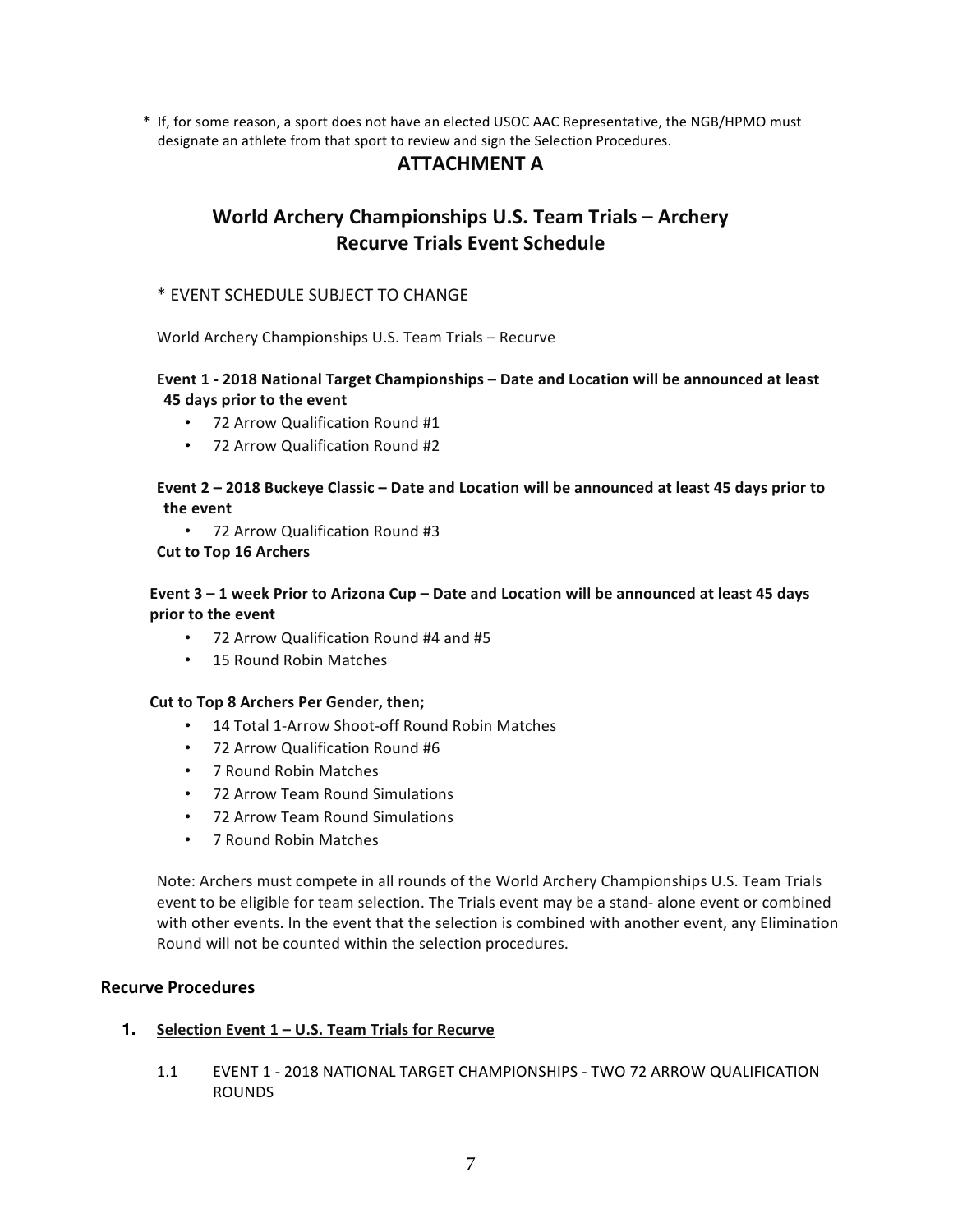- 1.1.1 72 Arrow Qualification Rounds #1 and #2 will be shot at the 2018 National Target Championships.
- 1.1.2 The 72-arrow qualification rounds will be competed according to World Archery Rules.
- 1.1.3 All participants entering the trials must register in the Senior Recurve divisions.

#### **2. Selection Event 2 – U.S. Team Trials for Recurve**

- 2.1 EVENT 2 2018 BUCKEYE CLASSIC 72 ARROW QUALIFICATION ROUND #3
	- 2.1.1 One 72 Arrow Qualification Round will be shot.
	- 2.1.2 The 72-arrow qualification round will be competed according to World Archery Rules.
	- 2.1.3 All participants entering the trials must register in the Senior Recurve divisions.
- 2.2 CUT TO TOP SIXTEEN (16) ARCHERS
	- 2.2.1 All archers who have completed Events 1 and 2 of the Selection process will be ranked based on the total 216-Arrow cumulative score of Qualification Round #1 and #2 from Event 1 and Qualification Round #3 from Event 2. The top sixteen (16) archers will then advance to the next Selection Event.
	- 2.2.2 A tie in cumulative score following the completion of Qualification Round #3 for the 16th position will be broken with a single head to head match, in accordance with World Archery Rules.
	- 2.2.3 Only the top sixteen archers from the cumulative score of the 216 arrow total will advance to the remaining portions of the selection events.
- 2.3 QUALIFICATION ROUND #1, #2, AND #3 CUMULATIVE TOTAL RANKING POINTS
	- 2.3.1 Following the completion of 72 Arrow Qualification Rounds #1, #2, and #3 Qualification Round Bonus Points will be awarded according to Table 1 based on the cumulative 216 arrow total from Qualification Rounds #1, #2, and #3:

| <b>Ranking</b> | <b>Points</b> | <b>Ranking</b> | <b>Points</b> |
|----------------|---------------|----------------|---------------|
|                | 8.0           |                | 4.0           |
|                | 7.5           | 10             | 3.5           |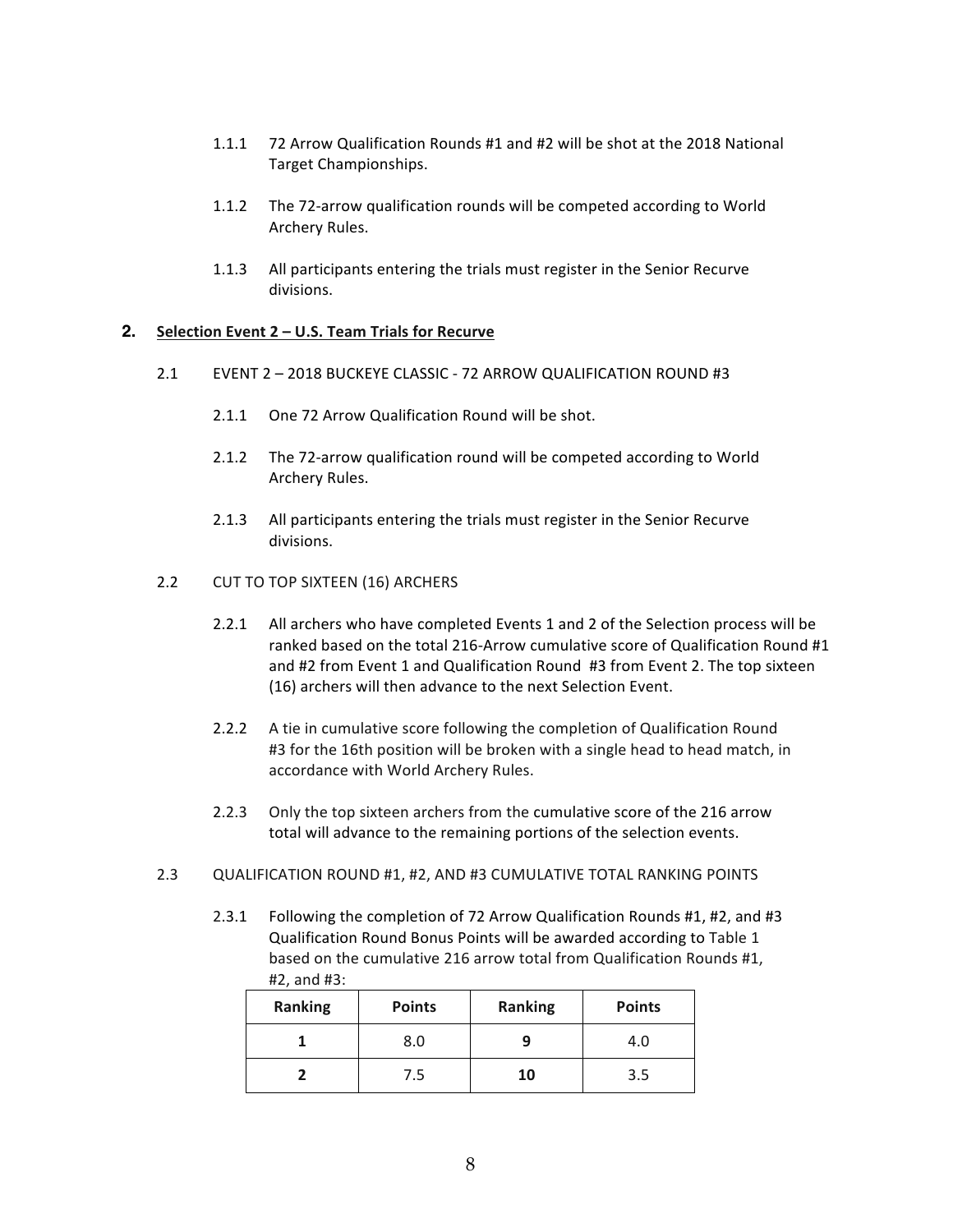| 3 | 7.0 | 11 | 3.0 |
|---|-----|----|-----|
| 4 | 6.5 | 12 | 2.5 |
| 5 | 6.0 | 13 | 2.0 |
| 6 | 5.5 | 14 | 1.5 |
|   | 5.0 | 15 | 1.0 |
| 8 | 4.5 | 16 | .5  |

#### Table 1: Qualification Rounds #1, #2, and #3 Cumulative Total Ranking Points Distribution.

- 2.3.2 A tie within the top 16 archers from the cumulative score of Qualification #1, #2, and #3 will be broken by the total number of 10's followed by the total number of X's.
	- 2.3.2.1 If a tie still exists between two or more archers, the tied archers will receive the same ranking and points associated with that ranking.
	- 2.3.2.2 The next lower ranked archer will receive the ranking *y* places down from the ranking of the tied archers where *y* is the number of archers tied. For example, if three archers tie for 2nd place score with the same number of 10's and X's, then those three archers will receive the 2nd ranking for the Qualification Round and will receive 7.5 points. The next lower ranked archer would be 5th ranked in the Qualification Round and receive 6 points.

#### 2.4 QUALIFICATION ROUND BONUS POINTS

2.4.1 Following the cut to the top 16 archers, Qualification Round Bonus Points will be awarded according to Table 2 based on each 72 Arrow Qualification Round total from rounds  $#1, #2,$  and  $#3:$ 

| <b>Recurve Men's</b><br><b>Scores</b> | <b>Awarded Bonus Points</b> | <b>Recurve Women's</b><br><b>Scores</b> |
|---------------------------------------|-----------------------------|-----------------------------------------|
| $680+$                                | 3.0                         | $670+$                                  |
| 670-679                               | 2.0                         | 660-669                                 |
| 660-669                               | 1.0                         | 650-659                                 |
| Less than 660                         |                             | Less than 650                           |

Table 2: Qualification Round Bonus Points Distribution.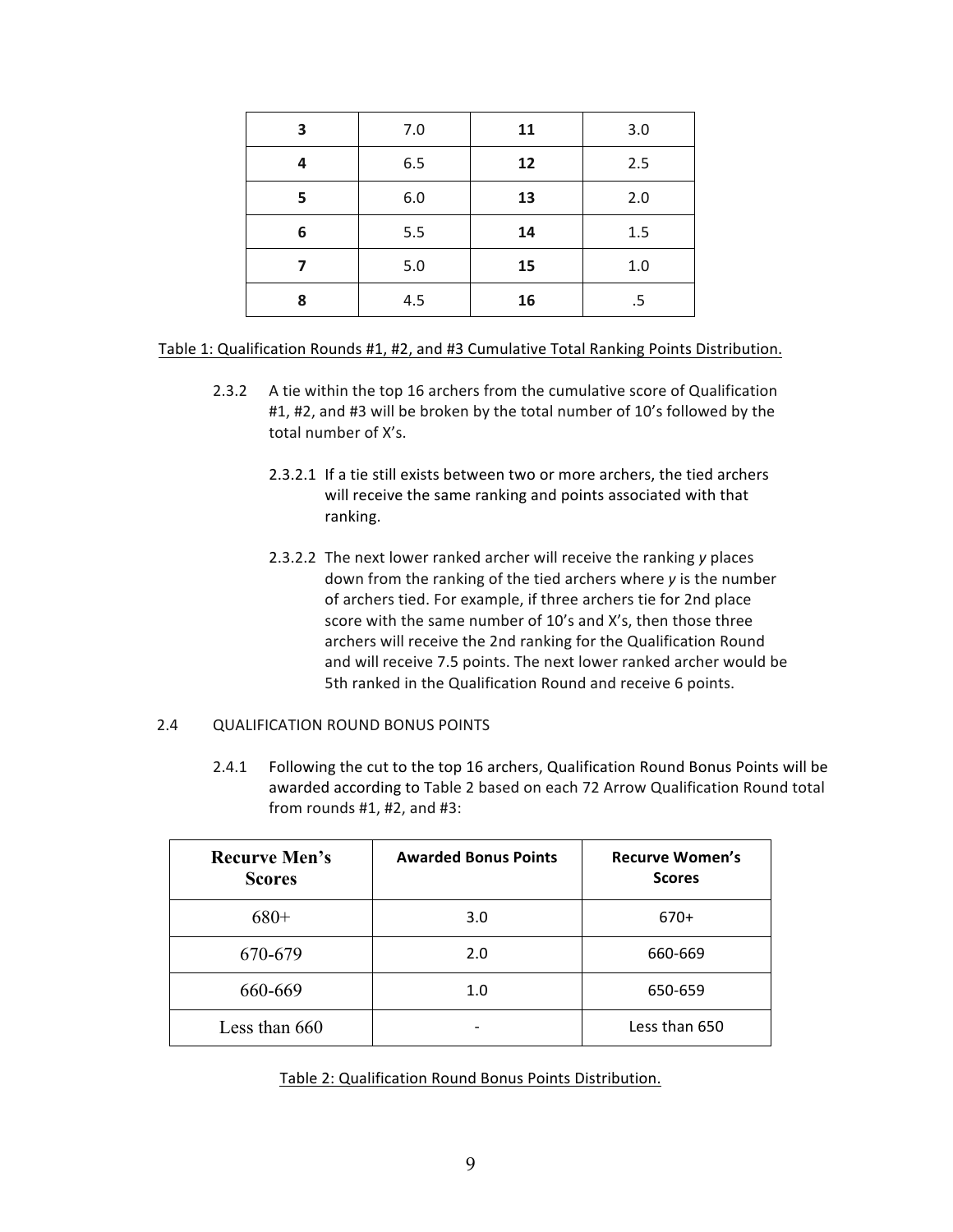## **3. Selection Event 3 – U.S. Team Trials for Recurve (1 week prior to Arizona Cup)**

#### 3.1 DAY 1 - TWO 72 ARROW QUALIFICATION ROUNDS

3.1.1 Two 72 Arrow Qualification Rounds will be shot, and ranking points will be allocated to the sixteen archers according to their ranking at the conclusion of the total cumulative score of Qualification Round #4 and Qualification Round #5. Points will be allocated according to Table 3 based on the ranking of the cumulative score of Qualification Round #4 and #5:

| <b>Ranking</b> | <b>Points</b> | Ranking | <b>Points</b> |
|----------------|---------------|---------|---------------|
| 1              | 8.0           | 9       | 4.0           |
| $\overline{2}$ | 7.5           | 10      | 3.5           |
| 3              | 7.0           | 11      | 3.0           |
| 4              | 6.5           | 12      | 2.5           |
| 5              | 6.0           | 13      | 2.0           |
| 6              | 5.5           | 14      | 1.5           |
| 7              | 5.0           | 15      | 1.0           |
| 8              | 4.5           | 16      | .5            |

#### Table 3: Qualification Rounds #4 and #5 Cumulative Total Ranking Points Distribution.

- 3.1.2 The two 72-arrow qualification rounds will be competed according to World Archery Rules.
- 3.1.3 A tie within the 16 archers from the cumulative score of total cumulative score of Qualification #4 and #5 will be broken by the total number of 10's followed by the total number of X's.
	- 2.3.2.1 If a tie still exists between two or more archers, the tied archers will receive the same ranking and points associated with that ranking.
	- 2.3.2.2 The next lower ranked archer will receive the ranking *y* places down from the ranking of the tied archers where *y* is the number of archers tied. For example, if three archers tie for 2nd place score with the same number of 10's and X's, then those three archers will receive the 2nd ranking for the Qualification Round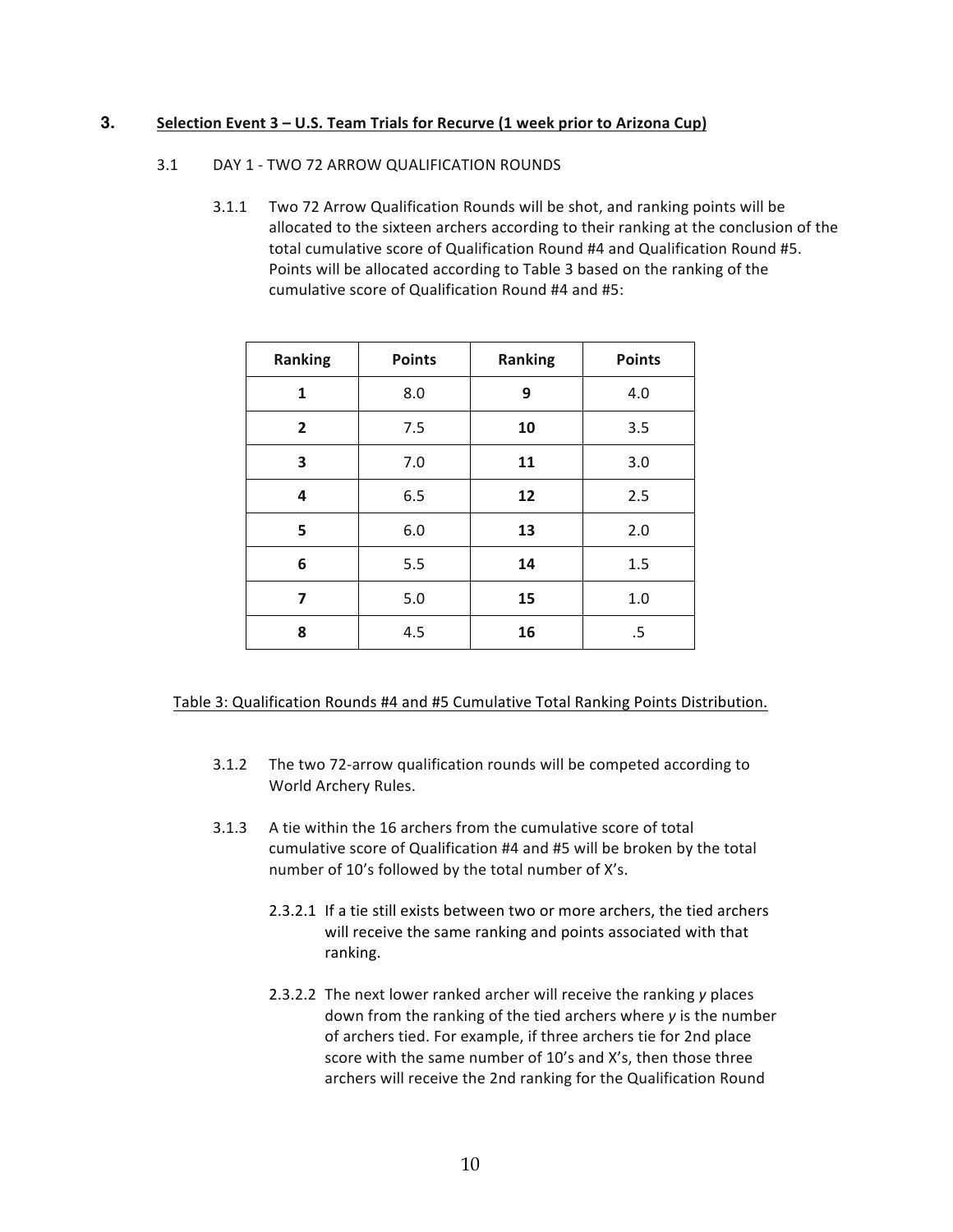and will receive 7.5 points. The next lower ranked archer would be 5th ranked in the Qualification Round and receive 6 points.

#### 3.2 DAY 1 - QUALIFICATION ROUND BONUS POINTS

3.2.1 Qualification Round Bonus Points will be awarded for Qualification Rounds #4 and #5 according to Table 4:

| <b>Recurve Men's</b><br><b>Scores</b> | <b>Awarded Bonus Points</b> | <b>Recurve Women's</b><br><b>Scores</b> |
|---------------------------------------|-----------------------------|-----------------------------------------|
| 680+                                  | 3.0                         | $670+$                                  |
| 670-679                               | 2.0                         | 660-669                                 |
| 660-669                               | 1.0                         | 650-659                                 |
| Less than 660                         |                             | Less than 650                           |

#### Table 4: Qualification Round Bonus Points Distribution.

#### 3.3 DAY 2 AND 3 - ROUND ROBIN MATCHES

- 3.3.1 Fifteen (15) Round Robin Matches will be shot. During the Round Robin Matches, each male athlete will shoot against each other male athlete once, and each female athlete will shoot against each other female athlete once, in their respective divisions.
- 3.3.2 Each Round Robin Match will be conducted using the Set-Play System for Recurve archers (three arrow ends, 2 minutes per end).
- 3.3.3 Awarded Match Point one point will be given for a win and zero for a loss, in each of the fifteen matches.
- 3.3.4 If an archer withdraws from the Round Robin Matches after competition has commenced, all archers will receive one win bonus points for the match shot against the withdrawn archer, regardless of whether they won or lost the match against the withdrawn archer.
	- 3.3.4.1 See 5.5 for information regarding withdrawing from the event.

#### 3.4 DAY 2 AND 3 – THREE-ARROW END AVERAGE

- 3.4.1 Following the series of fifteen matches, archers will be ranked and awarded points according to their Three-Arrow End Average for the scores shot during the Round Robin portion of the event.
- 3.4.2 Three-Arrow End Scores will be recorded for each match against other archers, per gender in Round Robin Match Play.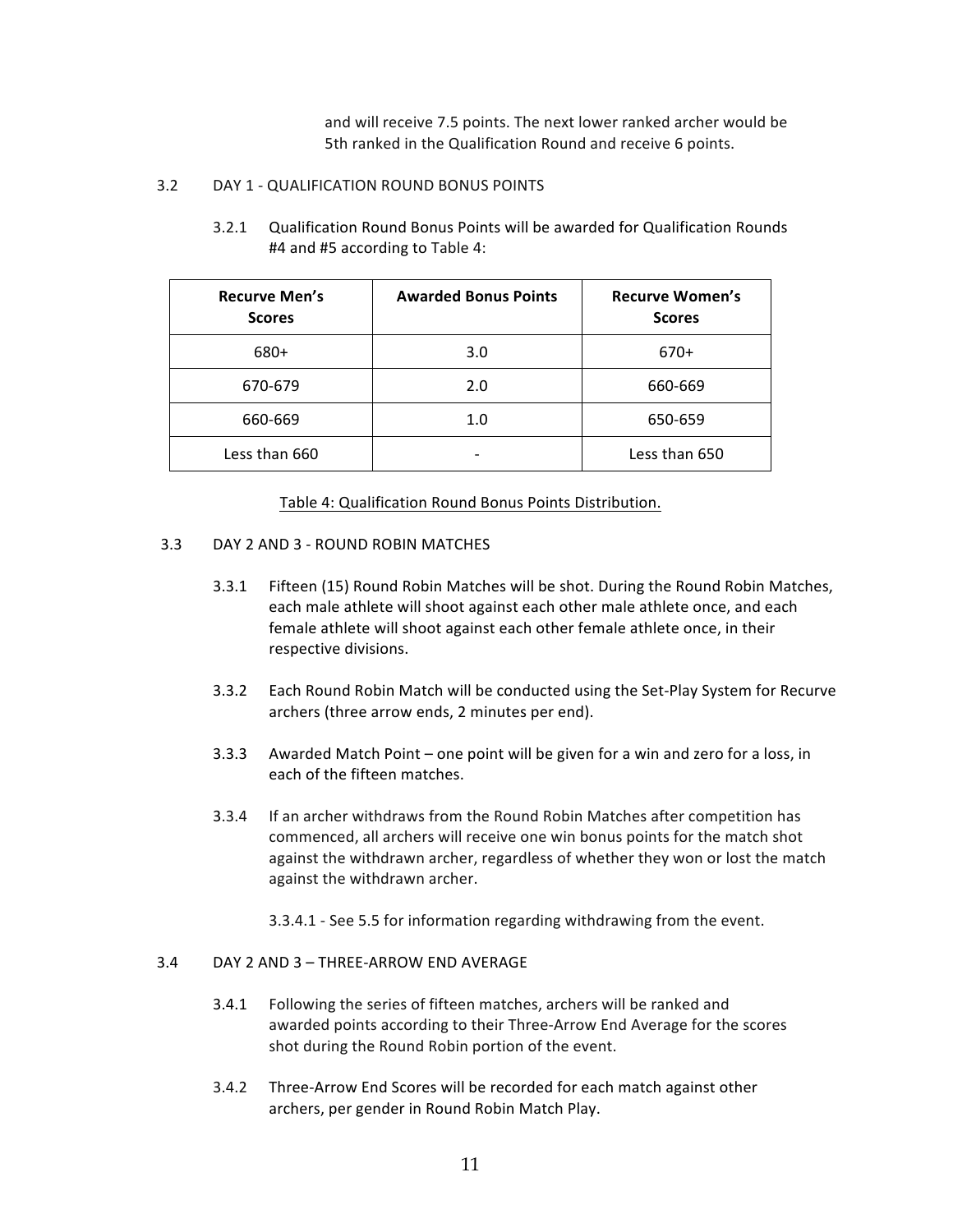- 3.4.3 The Three-Arrow End Average will be rounded to the thousandth place.
- 3.4.4 End scores shot during bye matches will not be calculated in the Three -Arrow End Average.

| <b>Ranking</b> | <b>Points</b> | <b>Ranking</b> | <b>Points</b> |
|----------------|---------------|----------------|---------------|
| 1              | 8.0           | 9              | 4.0           |
| $\mathbf{2}$   | 7.5           | 10             | 3.5           |
| 3              | 7.0           | 11             | 3.0           |
| 4              | 6.5           | 12             | 2.5           |
| 5              | 6.0           | 13             | 2.0           |
| 6              | 5.5           | 14             | 1.5           |
| 7              | 5.0           | 15             | 1.0           |
| 8              | 4.5           | 16             | .5            |

3.4.5 Points will be allocated according to the archer's Three-Arrow End Average Ranking, as shown in Table 5:

Table 5: Three-Arrow End Average Ranking Points Distribution.

- 3.4.6 If an archer withdraws from competition during the Round Robin Matches, archers who have shot against that archer prior to that archer withdrawing, will have their match score shot against the withdrawn archer count towards their Three-Arrow End Average.
	- 3.4.6.1 Archers who did not shoot against the withdrawn archer prior to that archer withdrawing will receive a bye and will not score their ends shot in the bye match. These arrows shot in this situation will NOT count toward the archer's Three-Arrow End Average.
	- 3.4.6.2 See 5.5 for information regarding withdrawing from the event.
- 3.4.7 If a tie exists between two or more archers in the Three-Arrow End Average for the trials event, the tied archers will receive the same ranking and points associated with that ranking.
	- 3.4.7.1 The next lower ranked archer will receive the ranking *y* places down from the ranking of the tied archers where *y* is the number of archers tied. For example, if three archers tie for 2nd place score with the same Three Arrow Average, then those three archers will receive the 2nd ranking for the Three Arrow Average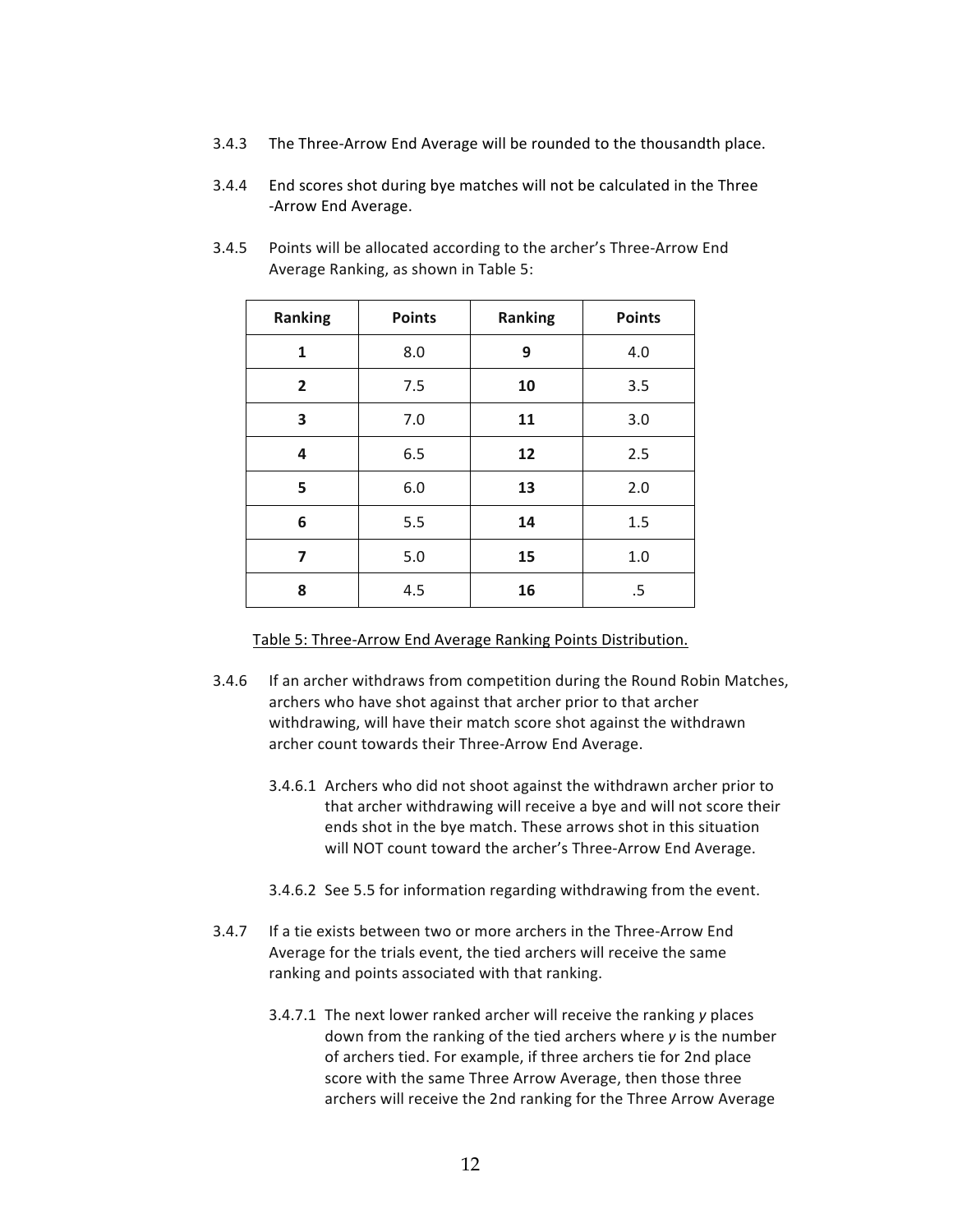and will receive 7.5 points. The next lower ranked archer would be 5th ranked in the Three Arrow Average and receive 6 points.

#### 3.5 CUT TO TOP EIGHT (8)

- 3.5.1 A cut to the top 8 archers in the men's and women's division will occur following the completion of the fifteen (15) Round Robin Matches of Event 3, and rankings will be based on the total points accumulated for each archer. The total points for each archer will be defined as:
	- Qualification Round #1, #2, and #3 Cumulative Total Ranking Points
	- Qualification Round Bonus Points for Qualification Rounds #1, #2, and #3
	- Qualification Rounds #4 and #5 Cumulative Total Ranking Points
	- Qualification Round Bonus Points for Qualification Rounds #4 and #5
	- Round Robin Match Points
	- Three-Arrow Average Ranking Points.
- 3.5.2 The top 8 Men and top 8 Women, based on Total Points, will continue to the next portion of the trials event. All other archers will be eliminated from the selection process.
- 3.5.3 A tie for the 8th position to the Round Robin Matches will be broken by total combined score from Qualification Round #1, #2, #3, #4, and #5 (total of five 72 arrow Qualification Rounds). 3.5.3.1 If there is still a tie, the tie will be broken with a head to head match in accordance with World Archery Rules.
- 3.5.4 If an archer qualifying for the Round Robin Matches withdraws prior to the start of the Round Robin Matches, the next highest ranked archer from the Total Points standings will be allowed to compete in Round Robin Matches and will receive no qualification round ranking points.

#### 3.6 DAY 3 - ONE ARROW "SHOOT-OFF" ROUND ROBIN MATCHES

- 3.6.1 After the cut to the top 8 archers, there will be fourteen (14) total 1 Arrow "Shoot-Off" Matches. Each archer will shoot against each opponent two times.
- 3.6.2 Timing for the matches will be 40 seconds non-alternating shooting.

## 3.6.3 Ties will be broken by: 3.6.3.1 If the tied arrows score 9 points or less, the tie is broken by closest to the center.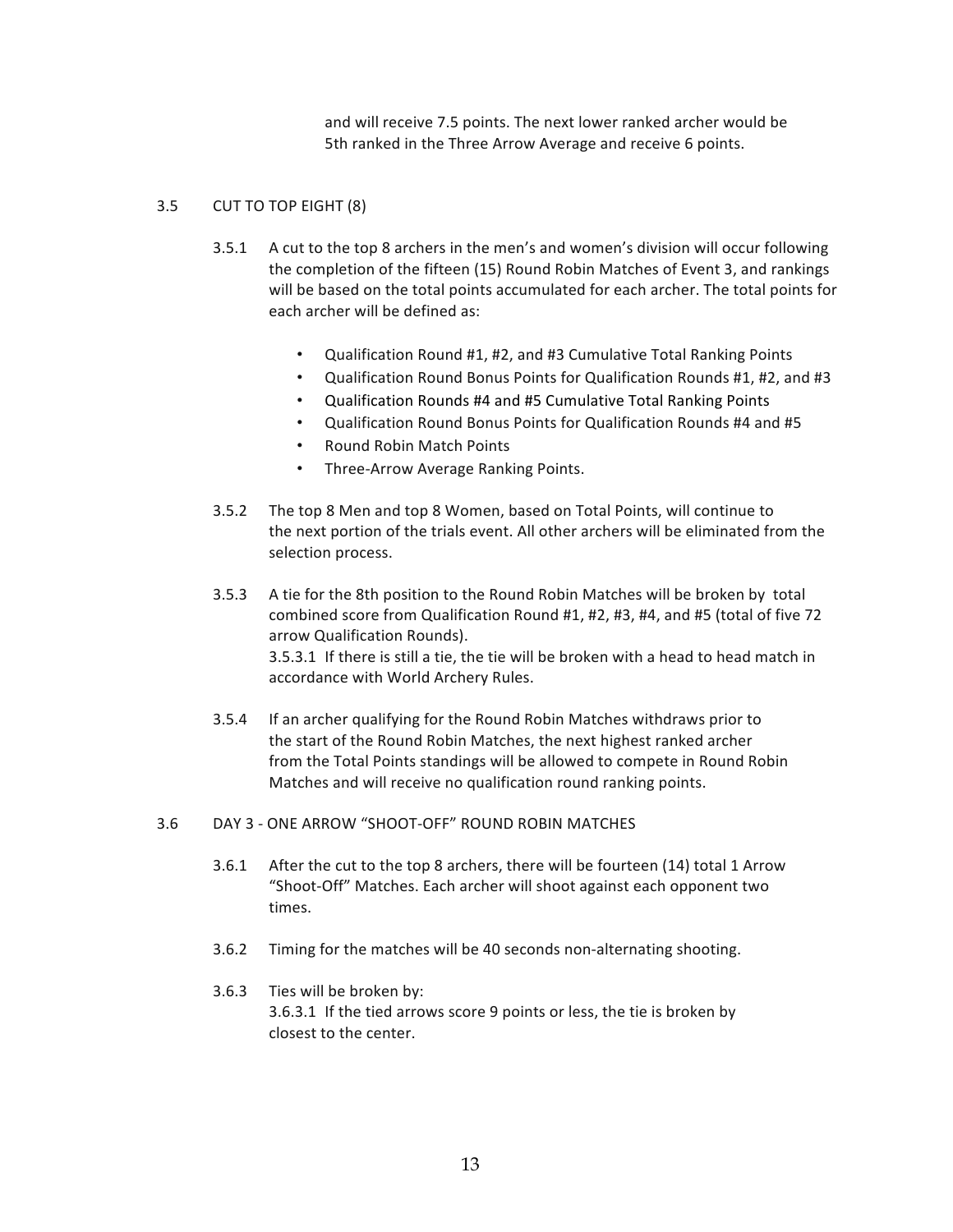3.6.3.2 If the tied arrows score 10 points, a second shoot-off arrow will be shot. If the second shoot-off arrow for each archer is still tied, the archer with the arrow closer to the center will win the match.

3.6.3.3 If the second shoot-off arrow for each archer is the same distance from the center, another shoot-off arrow will be shot by both archers. The archer with the third shoot-off arrow closest to the center of the target will win the match.

- 3.6.4 Archers will be awarded a Win or a Loss based on World Archery Rules for single arrow shoot-offs where a Win is provided to the prevailing archer.
- 3.6.5 Archers will be ranked according to their win-loss record for the fourteen (14) 1 Arrow Shoot-Off Round Robin Matches. Points will be allocated according to the archer's Win/Loss record as shown in Table 6:

| Ranking | <b>Points</b> | Ranking | <b>Points</b> |
|---------|---------------|---------|---------------|
|         |               |         |               |
|         |               | b       |               |
|         | h             |         |               |
|         |               |         |               |

Table 6: Win/Loss Record Ranking Points Distribution.

- 3.6.6 If an archer withdraws from competition during the Shoot-Off Round Robin Matches, all archers will receive one win bonus points for the match shot against the withdrawn archer, regardless of whether they won or lost the match against the withdrawn archer. 3.6.6.1 See 5.5 for information regarding withdrawing from the event.
- 3.6.7 If a tie exists between two or more archers in the win-loss record ranking for the trials event, the tied archers will receive the same ranking and points associated with that ranking.
	- 3.6.7.1 The next lower ranked archer will receive the ranking *y* places down from the ranking of the tied archers where *y* is the number of archers tied. For example, if three archers tie for 2nd place score with the same Three Arrow Average, then those three archers will receive the 2nd ranking for the win-loss record ranking and will receive 7 points. The next lower ranked archer would be 5th ranked in the win-loss record ranking and receive 4 points.
- 3.7 DAY 4 72 ARROW QUALIFICATION ROUND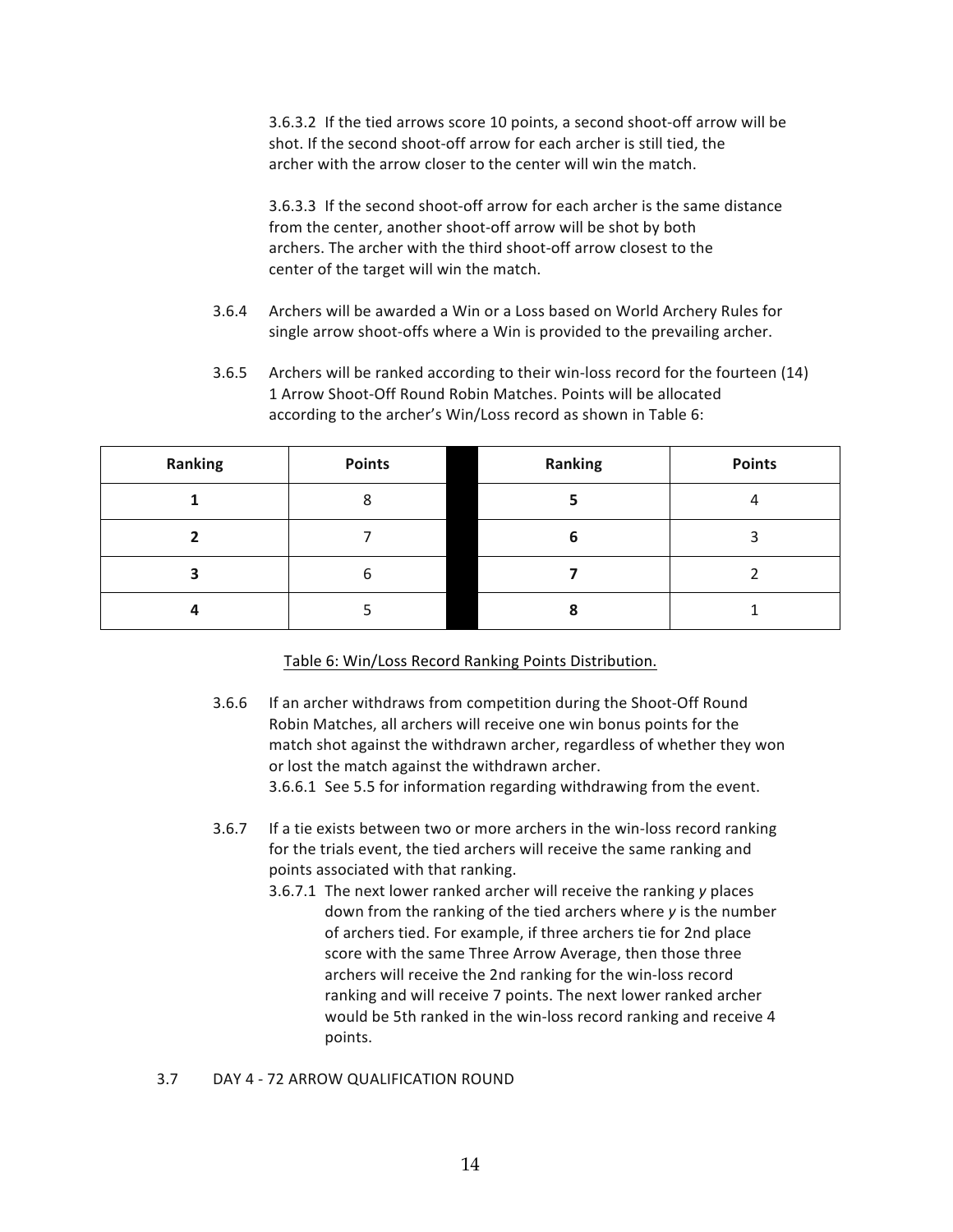3.7.1 A 72 Arrow Qualification Round will be shot, and ranking points will be allocated to the eight archers according to their ranking at the conclusion of the Qualification Round #6. Points will be allocated according to Table 7 based on the ranking of the cumulative score of Qualification Round #6:

| Ranking        | <b>Points</b> | Ranking | <b>Points</b> |
|----------------|---------------|---------|---------------|
| 1              | ጸ             | 5       | 4             |
| $\overline{2}$ |               | 6       | 3             |
| 3              | 6             |         | 2             |
|                | 5             | 8       |               |

Table 7: Qualification Rounds #6 Ranking Points Distribution.

- 3.7.2 The 72-arrow qualification round will be competed according to World Archery Rules.
- 3.7.3 A tie within the top 8 archers from the score of Qualification #6 will be broken by the total number of 10's followed by the total number of X's.
	- 3.7.3.1 If a tie still exists between two or more archers, the tied archers will receive the same ranking and points associated with that ranking.
	- 3.7.3.2 The next lower ranked archer will receive the ranking *y* places down from the ranking of the tied archers where *y* is the number of archers tied. For example, if three archers tie for 2nd place score with the same number of 10's and X's, then those three archers will receive the 2nd ranking for the Qualification Round and will receive 7 points. The next lower ranked archer would be 5th ranked in the Qualification Round and receive 4 points.
- 3.8 DAY 4 QUALIFICATION ROUND #6 BONUS POINTS
	- 3.8.1 Qualification Round Bonus Points will be awarded for Qualification Round #6 according to Table 8:

| <b>Recurve Men's</b><br><b>Scores</b> | <b>Awarded Bonus Points</b> | <b>Recurve Women's</b><br><b>Scores</b> |
|---------------------------------------|-----------------------------|-----------------------------------------|
| 680+                                  | 3.0                         | $670+$                                  |
| 670-679                               | 2.0                         | 660-669                                 |
| 660-669                               | 1.0                         | 650-659                                 |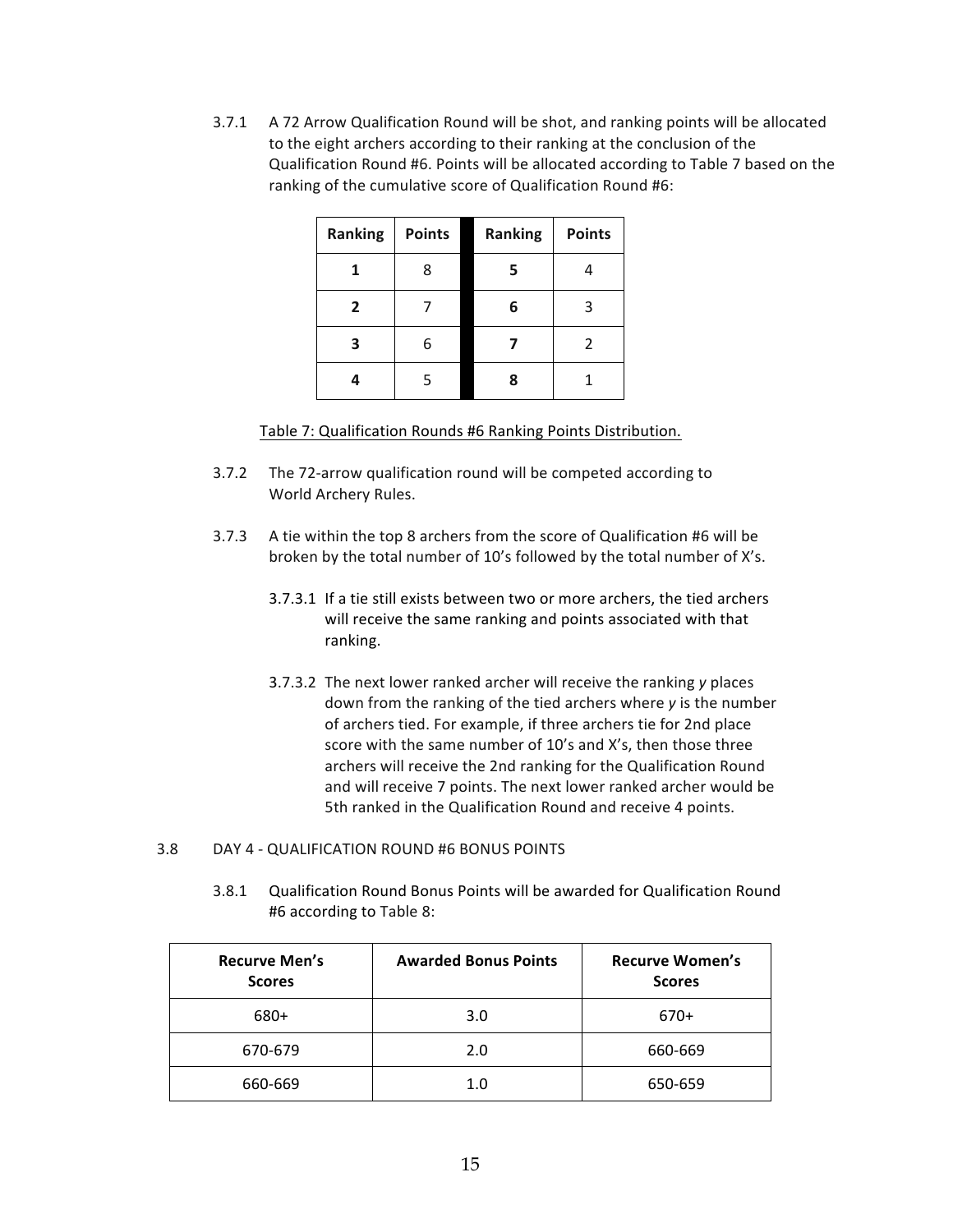#### Table 8: Qualification Round Bonus Points Distribution.

#### 3.9 DAY 5 - ROUND ROBIN MATCHES

- 3.9.1 Seven (7) Round Robin Matches will be shot. In each of the Round Robin Matches, each male athlete will shoot against each other male athlete once, and each female athlete will shoot against each other female athlete once, in their respective divisions.
- 3.9.2 Each Round Robin Match will be conducted using the Set-Play System for Recurve archers (three arrow ends, 2 minutes per end).
- 3.9.3 Awarded Match Point one point will be given for a win and zero for a loss, in each of the seven matches.
- 3.9.4 If an archer withdraws from the Round Robin Matches after competition has commenced, all archers will receive one win bonus points for the match shot against the withdrawn archer, regardless of whether they won or lost the match against the withdrawn archer.

3.9.4.1 - See 5.5 for information regarding withdrawing from the event. 

#### 3.10 DAY 5 – THREE-ARROW END AVERAGE

- 3.10.1 Following the series of seven matches, archers will be ranked and awarded points according to their Three-Arrow End Average for the scores shot during the Round Robin portion of the event.
- 3.10.2 Three-Arrow End Scores will be recorded for each match against other archers, per division in Round Robin Match Play.
- 3.10.3 The Three-Arrow End Average will be rounded to the thousandth place.
- 3.10.4 End scores shot during bye matches will not be calculated in the Three-Arrow End Average.
- 3.10.5 Points will be allocated according to the archer's Three-Arrow End Average Ranking, as shown in Table 9:

| Ranking | <b>Points</b> | Ranking | <b>Points</b> |
|---------|---------------|---------|---------------|
|         |               |         |               |
|         |               |         |               |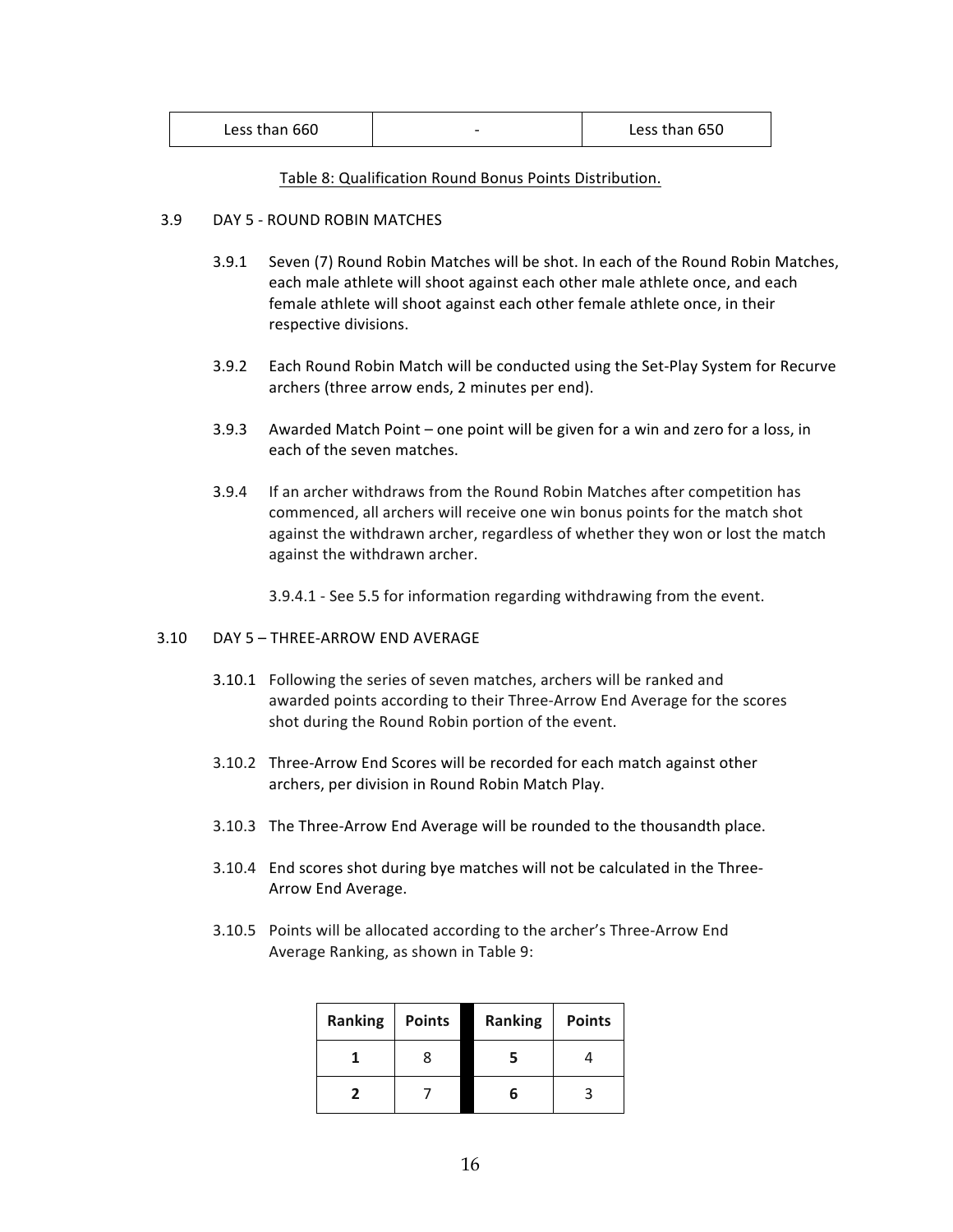| n |   |  |
|---|---|--|
|   | 8 |  |

#### Table 9: Three-Arrow End Average Ranking Points Distribution.

- 3.10.6 If an archer withdraws from competition during the Round Robin Matches, archers who have shot against that archer prior to that archer withdrawing, will have their match score shot against the withdrawn archer count towards their Three-Arrow End Average.
	- 3.10.6.1-Archers who did not shoot against the withdrawn archer prior to that archer withdrawing will receive a bye and will not score their ends shot in the bye match. These arrows shot in this situation will NOT count toward the archer's Three-Arrow End Average.

3.10.6.2-See 5.5 for information regarding withdrawing from the event.

- 3.10.7 If a tie exists between two or more archers in the Three-Arrow End Average for the trials event, the tied archers will receive the same ranking and points associated with that ranking.
	- 3.10.7.1-The next lower ranked archer will receive the ranking *y* places down from the ranking of the tied archers where *y* is the number of archers tied. For example, if three archers tie for 2nd place score with the same Three Arrow Average, then those three archers will receive the 2nd ranking for the Three Arrow Average and will receive 7 points. The next lower ranked archer would be 5th ranked in the Three Arrow Average and receive 4 points.

#### 3.11 DAY 6 - TWO 72 ARROW TEAM ROUND SIMULATIONS

- 3.11.1 During Event 3, the 8 recurve archers will shoot two Team Round Simulations at 70m of 12 ends of 6 arrows per end for a total of 144 arrows such that:
	- 3.11.1.1 Each archer will shoot 6-arrow ends on their own target.
	- 3.11.1.2 Each archer will have 25 seconds to step onto the shooting line, nock their arrow, and shoot each arrow.
	- 3.11.1.3 Each archer will step off the shooting line and back onto the 1 meter line after the 25 second shooting time is up and will repeat the process after the timer signals a 25 second rest.
		- 3.11.1.3.1 Standard scoring procedures will apply such that if an arrow is not shot within the time limit, it will score as zero points.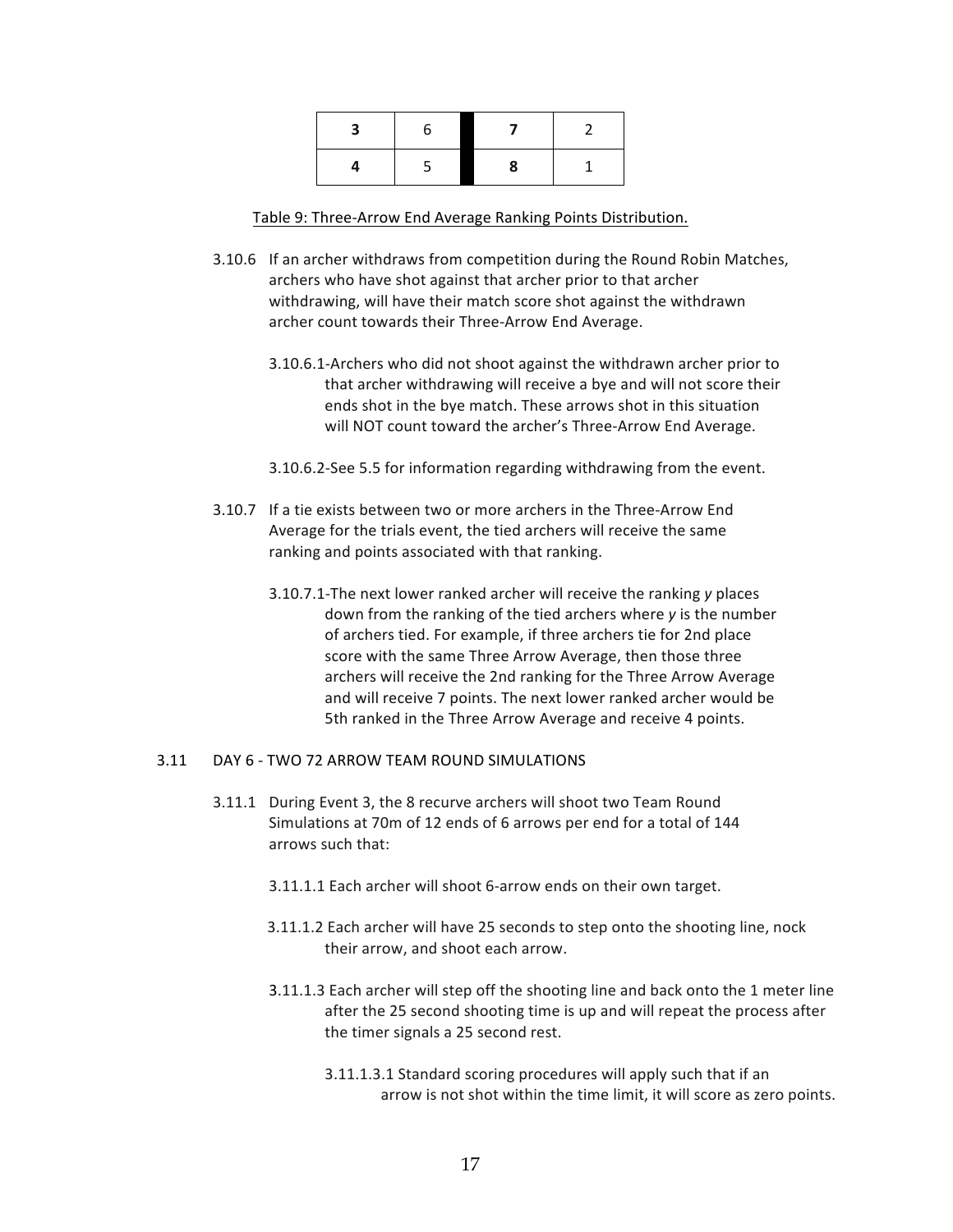3.11.1.3.2 If an arrow is shot after the 25 second time limit has lapsed the archer will lose their highest scoring arrow for that end.

3.11.1.4 Archers will have 25 seconds of rest between each arrow.

- 3.11.2 Archers will score each 6-arrow end using normal scoring rules.
- 3.11.3 The archers will be ranked for EACH of their 72 arrow totals against the other archers in the 8 and will be allocated points according to Table 10 for EACH 72 Arrow Team Round Simulation (2 Total):

| Ranking        | <b>Points</b> | <b>Ranking</b> | <b>Points</b> |
|----------------|---------------|----------------|---------------|
| 1              | 8             | 5              |               |
| $\overline{2}$ |               | 6              | 3             |
| 3              | 6             |                | 2             |
|                | 5             | 8              |               |

Table 10: 72 Arrow Team Round Simulation Ranking Points Distribution.

- 3.11.4 If a tie exists between two or more archers in the Team Round Simulation 72 arrow total score for the Second Nomination Shoot, the tied archers will receive the same ranking and points associated with that ranking.
	- 3.11.4.1The next lower ranked archer will receive the ranking *y* places down from the ranking of the tied archers where *y* is the number of archers tied. For example, if three archers tie for 2nd place score with the same Team Round Simulation 72 arrow score, then those three archers will receive the 2nd ranking for their 72 arrow score and will receive 7.0 points. The next lower ranked archer would be 5th ranked in the Three Arrow Average and receive 4.0 points.

#### 3.12 DAY 7 - ROUND ROBIN MATCHES

- 3.12.1 Seven (7) Round Robin Matches will be shot. In each of the Round Robin Matches, each male athlete will shoot against each other male athlete once, and each female athlete will shoot against each other female athlete once, in their respective divisions.
- 3.12.2 Each Round Robin Match will be conducted using the Set-Play System for Recurve archers (three arrow ends, 2 minutes per end).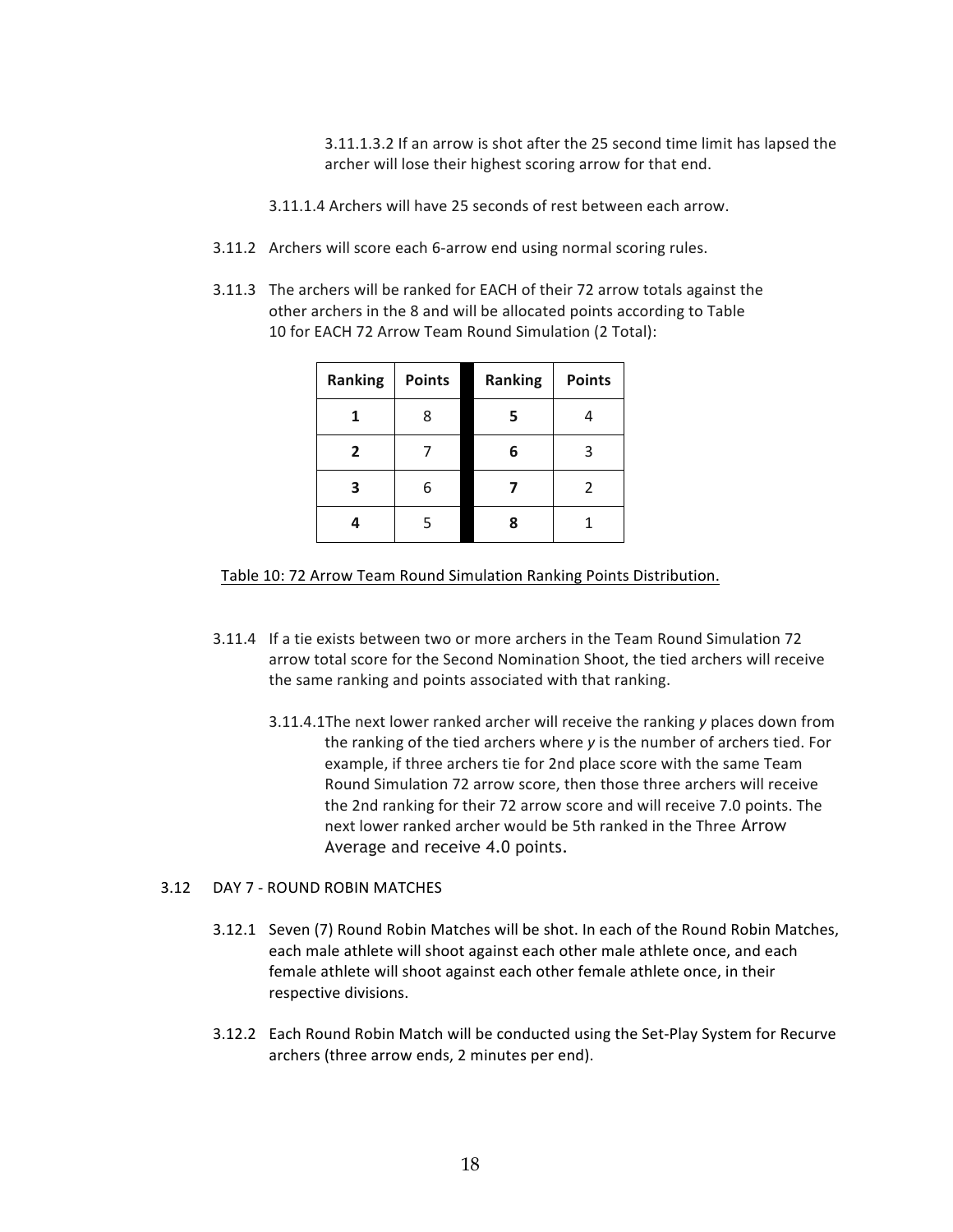- 3.12.3 Awarded Match Point one point will be given for a win and zero for a loss, in each of the seven matches.
- 3.12.4 If an archer withdraws from the Round Robin Matches after competition has commenced, all archers will receive one win bonus points for the match shot against the withdrawn archer, regardless of whether they won or lost the match against the withdrawn archer.
	- 3.12.4.1 See 5.5 for information regarding withdrawing from the event.

#### 3.13 DAY 7 – THREE-ARROW END AVERAGE

- 3.13.1 Following the series of seven matches, archers will be ranked and awarded points according to their Three-Arrow End Average for the scores shot during the Round Robin portion of the event.
- 3.13.2 Three-Arrow End Scores will be recorded for each match against other archers, per division in Round Robin Match Play.
- 3.13.3 The Three-Arrow End Average will be rounded to the thousandth place.
- 3.13.4 End scores shot during bye matches will not be calculated in the Three-Arrow End Average.
- 3.13.5 Points will be allocated according to the archer's Three-Arrow End Average Ranking, as shown in Table 11:

| Ranking      | <b>Points</b> | Ranking | <b>Points</b> |
|--------------|---------------|---------|---------------|
| 1            | 8             | 5       | 4             |
| $\mathbf{2}$ |               | 6       | 3             |
| 3            |               |         | 2             |
| Δ            | 5             | 8       |               |

Table 11: Three-Arrow End Average Ranking Points Distribution.

- 3.13.6 If an archer withdraws from competition during the Round Robin Matches, archers who have shot against that archer prior to that archer withdrawing, will have their match score shot against the withdrawn archer count towards their Three-Arrow End Average.
	- 3.13.6.1-Archers who did not shoot against the withdrawn archer prior to that archer withdrawing will receive a bye and will not score their ends shot in the bye match. These arrows shot in this situation will NOT count toward the archer's Three-Arrow End Average.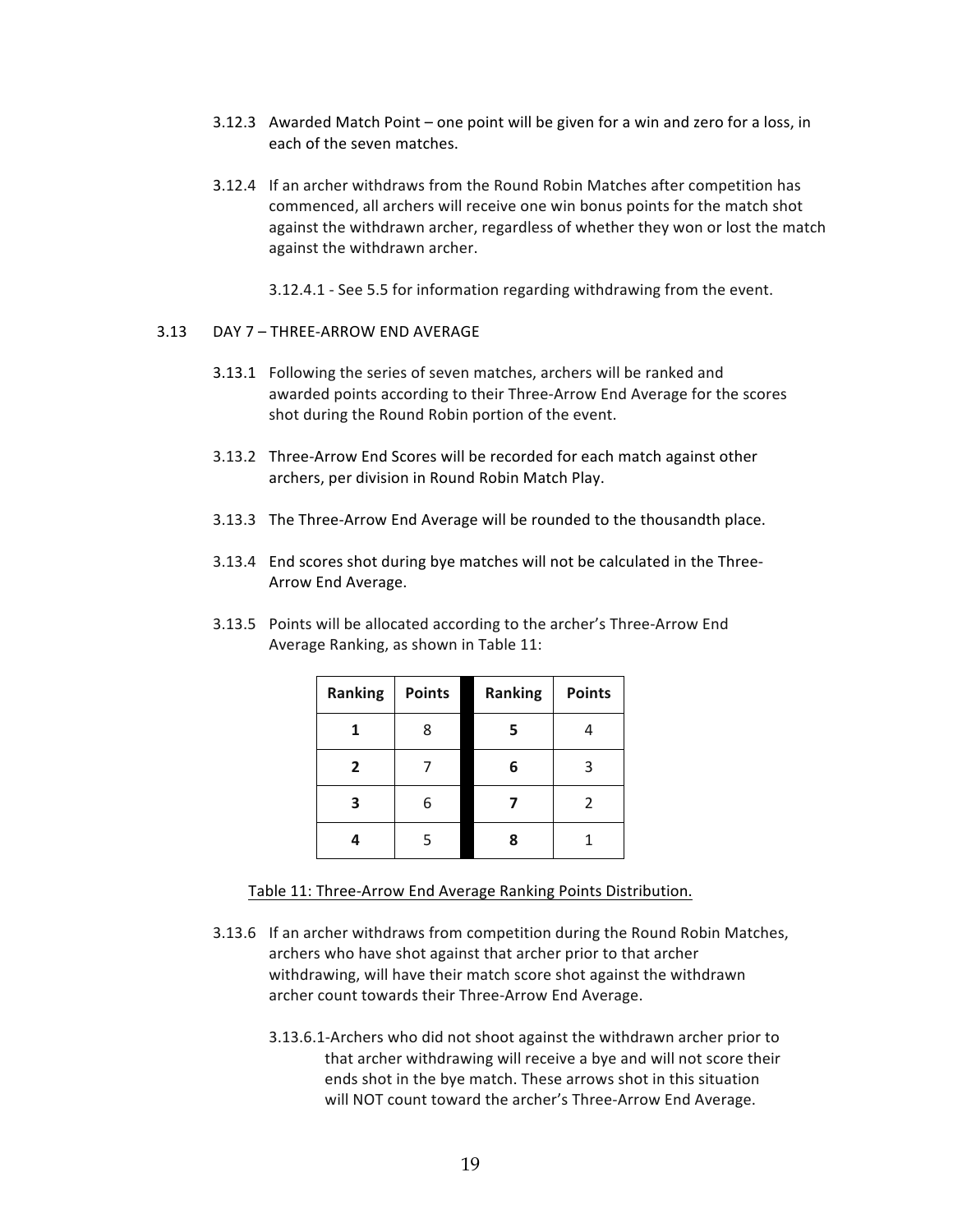- 3.13.6.2-See 5.5 for information regarding withdrawing from the event.
- 3.13.7 If a tie exists between two or more archers in the Three-Arrow End Average for the trials event, the tied archers will receive the same ranking and points associated with that ranking.
	- 3.13.7.1-The next lower ranked archer will receive the ranking *y* places down from the ranking of the tied archers where *y* is the number of archers tied. For example, if three archers tie for 2nd place score with the same Three-Arrow Average, then those three archers will receive the 2nd ranking for the Three-Arrow Average and will receive 7 points. The next lower ranked archer would be 5th ranked in the Three-Arrow Average and receive 4 points.

#### 4. World Archery Championships U.S. Team Trials – FINAL RANKINGS

- 4.1 Athletes will be ranked by the total cumulative points awarded through the selection events described in this document. The total points for each archer will be defined as:
	- Qualification Round #1, #2, and #3 Cumulative Total Ranking Points
	- Qualification Round Bonus Points for Qualification Rounds #1, #2, and #3
	- Qualification Rounds #4 and #5 Cumulative Total Ranking Points
	- Qualification Round Bonus Points for Qualification Rounds #4 and #5
	- Qualification Round #6 Ranking Points
	- Qualification Round Bonus Points for Qualification Round #6
	- Single Arrow Shoot-off Win/Loss Record Ranking Points
	- Both 72 Arrow Team Round Simulation Ranking Points
	- All Round Robin Match Points
	- All Three Arrow Average Ranking Points
- 4.2 In the event of a tie for any position in the top 3 of the Final Rankings for the trials:
	- 4.2.1 The tie will be broken using a Set-Play System Match for Recurve, three arrow ends.
	- 4.2.2 If more than 2 archers are tied for a top 3 position, the two archers with the highest three-arrow average outlined in the final 7 Round Robin Matches will shoot for the higher- ranking position. For example, if three archers are tied for the 3rd position, the two archers with the highest three arrow average from the round robin matches from the trials event will shoot a match for 3rd place. The archer with the lowest three arrow average will be ranked 5th.
	- 4.2.3 If more than 2 archers meet the requirements for the tiebreaker match or if two or more archers tie to be the 2nd person for the tiebreaker match, a single arrow shoot-off will be used to separate the tie and determine the two archers that will shoot the match against each other.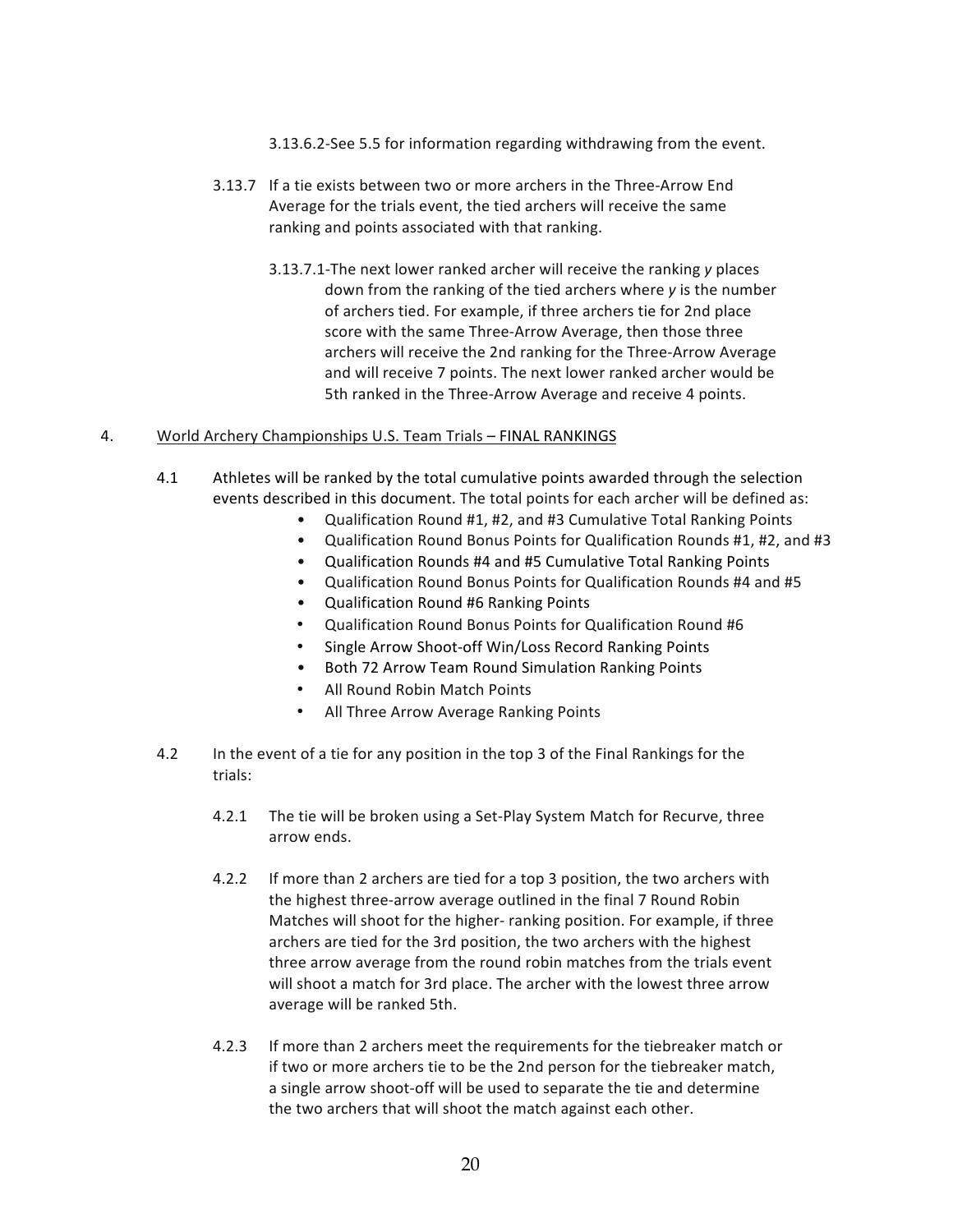- 4.3 In the event of a tie for all positions outside the top 3, the tie will be broken by using the three-arrow average from the last round robin portion of the trials event.
	- 4.3.1 The archer with the higher three-arrow average as described in section 3.13 will receive the higher final ranking.
	- 4.3.2 If a tie still exists, the archer with the higher Qualification Round Score outlined in section 3.7 from the last trials events will receive the higher final ranking.
	- 4.3.3 If a tie still exists, the tie will be broken with a single arrow shoot-off, in accordance with World Archery Rules 14.5.
- 4.4 Upon completion of the trials event the Point Totals become final.
- 4.5 Up to the top 3 recurve archers in each gender and division will be nominated to the U.S. Team for the World Archery Championships.
- 4.6 The top 3 recurve archers will be nominated to the U.S. Team for the World Archery Outdoor World Cup 2 event.
- 4.7 Archers nominated to the World Archery Championships team must stay for a meeting with the Team Leader immediately after the trials event.
- 4.8 In the event that a nominated archer is unable to compete in the World Archery Championships, USA Archery will select the next available archer based on the final ranking order in that division from the World Archery Championships U.S. Team Trials.
- 4.9 Athletes must maintain their performance level leading up to the World Archery Championships and participate in mandatory training and competitions. The dates and schedules of mandatory trainings and competitions will be announced prior to the first trials event.
- 4.10 Failure to participate in the mandatory training and competitions except for the reasons listed in 5.5.1 through 5.5.3 (below) will result in USA ARCHERY withdrawing the athlete's nomination to the World Archery.
	- 4.10.1 If this situation occurs, USA Archery will nominate a replacement athlete for the position based on the Final Rankings and compliance with all requirements.

## 5. ADDITIONAL RULES REGARDING WORLD ARCHERY CHAMPIONSHIPS U.S. TEAM TRIALS - ARCHERY SELECTION PROCESS

5.1 World Archery Rules apply to all components of the World Archery Championships U.S. Team Trials - Archery.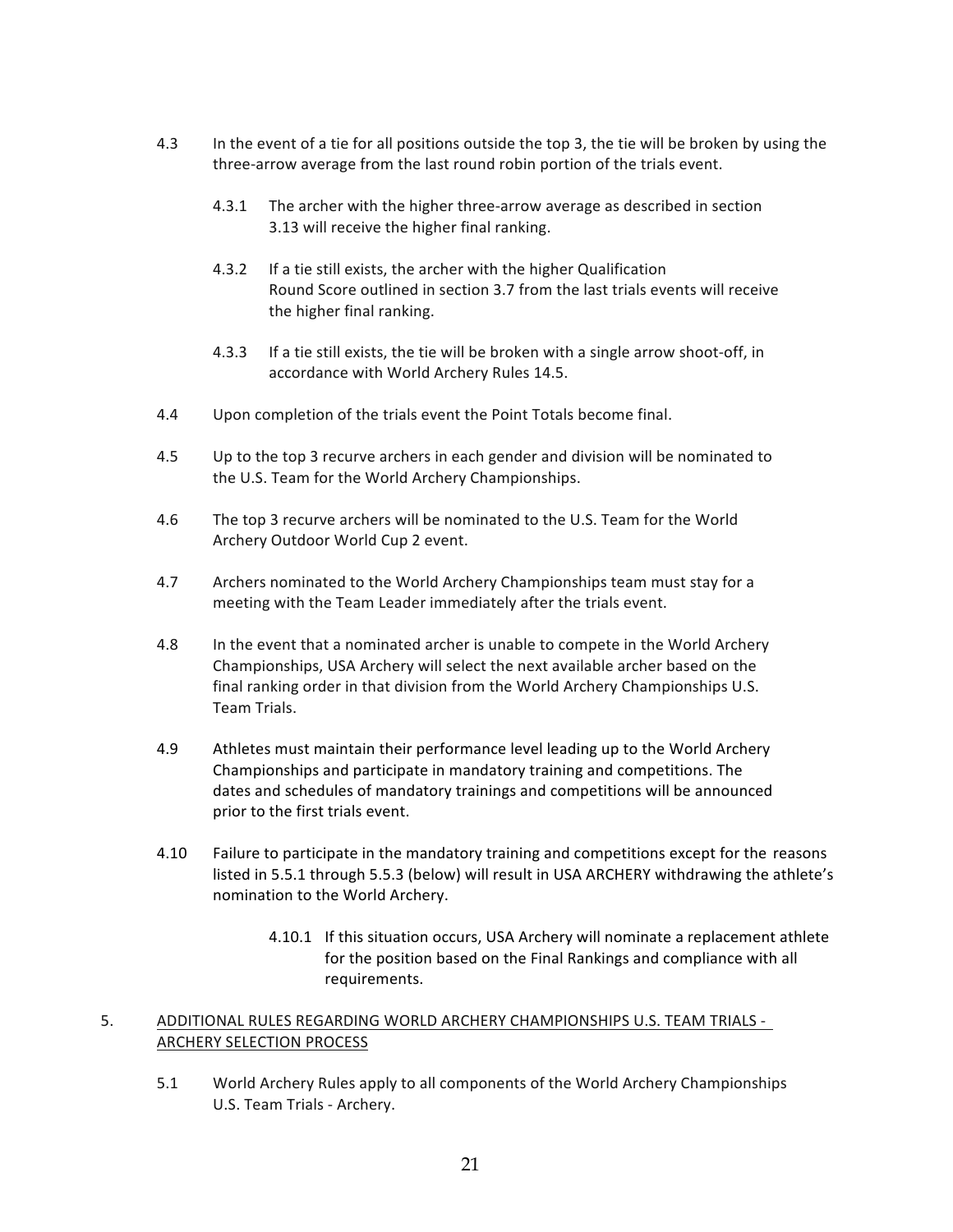- 5.2 There will be no equipment failures during the Round Robin Matches.
- 5.3 Archers are responsible for ensuring their scores are correct. If a scoring mistake is discovered after bonus points are awarded, the score may not be considered in accordance with established USA Archery Scoring Procedures.
- 5.4 Upon commencement of the Round Robin Matches, the Qualification Round Scores, Qualification Round Bonus Points are considered final.
- 5.5 If an archer withdraws from the trials event for any reason other than the reasons listed below that athlete may be subject to a Code of Conduct Violation for affecting the outcome of a trials event and may have to appear before the Board of Justice for a hearing, which could result in a sanction.
	- 5.5.1 Required military service.
	- 5.5.2 Death in the immediate family. Immediate family defined as your Partner and parents, children, stepchildren, fostered or adopted children, brothers, sisters, grandchildren, or grandparents, of either you or your Partner.
	- 5.5.3 Serious injury preventing the athlete from competing. Serious injury defined as one of the following:
		- i. Injury requiring emergency medical treatment where the athlete is hospitalized for one or more days that prevents an athlete from traveling or competing at the event.
		- Ii. Injury requiring emergency medical treatment where the athlete is treated by a physician and not allowed to compete due to doctor's orders.
- 5.6 If an archer, for any reason, is unable to participate or continue in the World Archery Championships U.S. Team Trials - Archery, the archer concerned shall be deemed to have abandoned the event.
- 5.7 In the event that an archer abandons the trials event, the remaining archers will continue to compete with the other remaining archers.
	- 5.7.1 If an archer abandons one of the trials event, USA Archery will bring in the next highest-ranked archer to compete in the subsequent portion of the trials if present.
	- 5.7.2 The next highest-ranked archer will begin World Archery Championships U.S. Team Trials with zero points.
- 5.8 USA Archery Event Protocol will be followed throughout the course of the Selection Event.
- 5.9 Archer results and point totals are final upon the completion of each stage of the Selection Procedures.